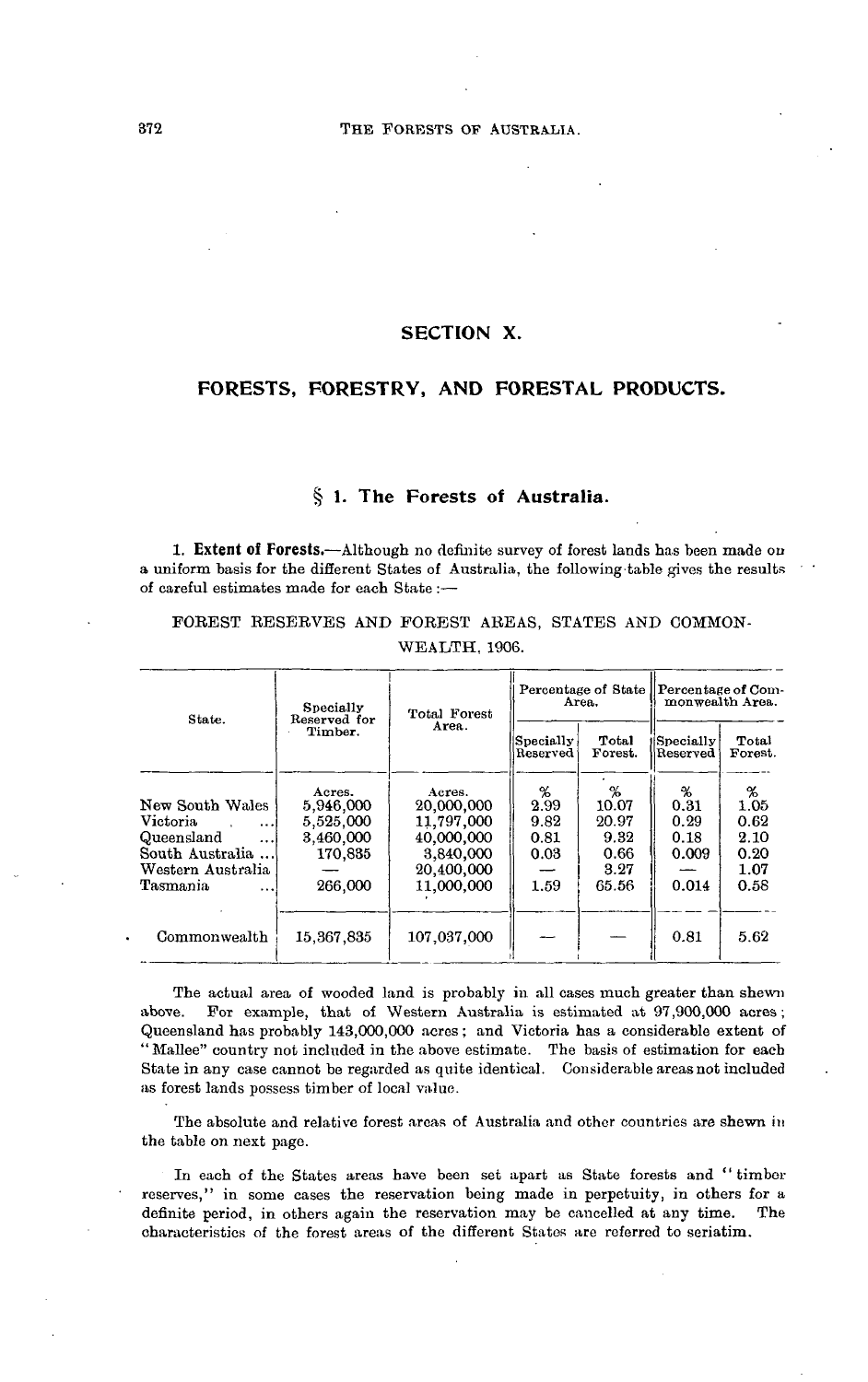## THE FORESTS OF AUSTRALIA. 378

|                                                                                                                                                                                                                                                                 |                                                                                                               |                                                                                               | THE FORESTS OF AUSTRALIA.<br>RELATIVE AREAS OF FOREST LANDS, AUSTRALIA AND OTHER                                                                                         |                                                                                                            | 373                                                                              |
|-----------------------------------------------------------------------------------------------------------------------------------------------------------------------------------------------------------------------------------------------------------------|---------------------------------------------------------------------------------------------------------------|-----------------------------------------------------------------------------------------------|--------------------------------------------------------------------------------------------------------------------------------------------------------------------------|------------------------------------------------------------------------------------------------------------|----------------------------------------------------------------------------------|
|                                                                                                                                                                                                                                                                 |                                                                                                               |                                                                                               | COUNTRIES, 1906.                                                                                                                                                         |                                                                                                            |                                                                                  |
| ٠<br>Country.                                                                                                                                                                                                                                                   | Total<br>Forest<br>Arca.                                                                                      | Percentage<br>Area.<br>៵<br>Total                                                             | Country.                                                                                                                                                                 | Total<br>Forest<br>Area.                                                                                   | Percentage<br>of<br>Total Area.                                                  |
| Australian C'wealth<br>New Zealand<br>$\ddotsc$<br>United Kingdom<br>$\ddotsc$<br>France<br>$\ddotsc$<br>$\ddotsc$<br>Algeria<br>.<br>$\ddotsc$<br>Germany<br><br>Switzerland<br>$\ddotsc$<br><b>Italy</b><br><br><br>Austria<br>$\ddotsc$<br>.<br>Hungary<br>. | Sq. Miles.<br>167,245<br>32,150<br>4,325<br>32,421<br>10.872<br>21,868<br>3,296<br>15,803<br>37,759<br>34,700 | ፟፟፟፟፟፟<br>5.62<br>30.69<br>3.56<br>15.66<br>3.17<br>10.47<br>20.63<br>14.29<br>32.58<br>27.66 | Rumania<br><br>Swedon<br>$\cdots$<br>Norway<br>.<br>Russia in Europe<br>United States<br>Canada<br>Cape Good Hope<br>British India<br>$\cdots$<br>Japan<br>$\ddotsc$<br> | Sq. Miles.<br>10,640<br>25,648<br>26,330<br>860,781<br>1,000,000<br> 1,248,800<br>537<br>107,125<br>27,298 | %<br>20.98<br>14.84<br>21.21<br>40.55<br>33.67<br>33.34<br>0.19<br>9.85<br>18.49 |

## RELATIVE AREAS OP FOREST LANDS, AUSTRALIA AND OTHER COUNTRIES, 1906.

**2. Characteristics of State Forest Areas.**—(i.) *New South Wales.* Great diversity •exists in the more dense distribution of timber trees in the coastal region, between the .range and the Pacific Ocean. The areas of natural forest, however, are found in .nearly every part of the State except the wide plains of the Murrumbidgee, Lachlan, and Darling districts, the level surface of which is chiefly covered with salt bush, .scrub, and indigenous grasses, while the tree-growth is, as a rule, confined to belts of red gum, box, sheoak, and myall along the courses of the rivers and their tributaries, .and to groves of cypress pine at intervals. The tree-clad regions of the State may be •divided into open, brush, and scrub forests. The first class has the widest distribution, •being found in every geological formation, and including some of the finest timbers, .such as many species of eucalyptus, angophora, and other genera of the natural order •of myrtles. Among the hardwoods, red gum usually marks the courses of streams, while on the rough and stony mountain and hill ridges, with their sheltered gorges, are found several varieties of ironbark, blackbutt, tallowwood, spotted gum, grey box, •red mahogany, forest red gum, Sydney blue gum, and turpentine. The brush or jungle forests occupy a considerable tract of country between the Dividing Range and the coast. In this region, interspersed occasionally with large Moreton Bay and other figs, fern trees, cabbage trees, and palms, grow some of the most beautiful timbers known for cabinet work and veneers, such as the red cedar, rosewood, silky oak, beech, red bean, beefwood, tulipwood, and coachwood. In addition to these, there are considerable supplies of the colonial or hoop' pine, and the brown or berry pine. The scrub forests are represented by the red or black and white varieties of the cypress pine, and many species of acacia and eucalyptus. These are chiefly situated in the western portion of the State, and although the pines and some of the eucalypts are useful for local building arid fencing, the bulk of the timber is of little commercial value.

(ii.) *Victoria.* The mountain ranges, principal of which are the Dividing Range und the Australian Alps, constitute the true forest regions of the country, the trees attaining considerable height and girth, and the brush or scrub growth great luxuriance. The lower elevations of the ranges, remote from settlement, are densely wooded to their summits, but the peaks above the winter snow-line are either bare or covered only with dwarfed vegetation. Dense and luxuriant forests characterise the Otway Ranges and Gippsland, south of the Main Divide. The tree-growth in the Grampians consists The tree-growth in the Grampians consists chiefly of stringy-bark, white gum, grey and yellow box, and white ironbark, with some red gum and wattle. In the Pyrenees there are more valuable hardwoods, chiefly blue gum and messmate, with stringy-bark, grey and yellow box, red and white ironbark on the lower levels. In Wombat Forest, extending along both sides of the Dividing Range from Creswick to Mount Macedon, the timber is almost wholly young messmate of good quality, with peppermint and swamp gum. Further eastward along the range messmate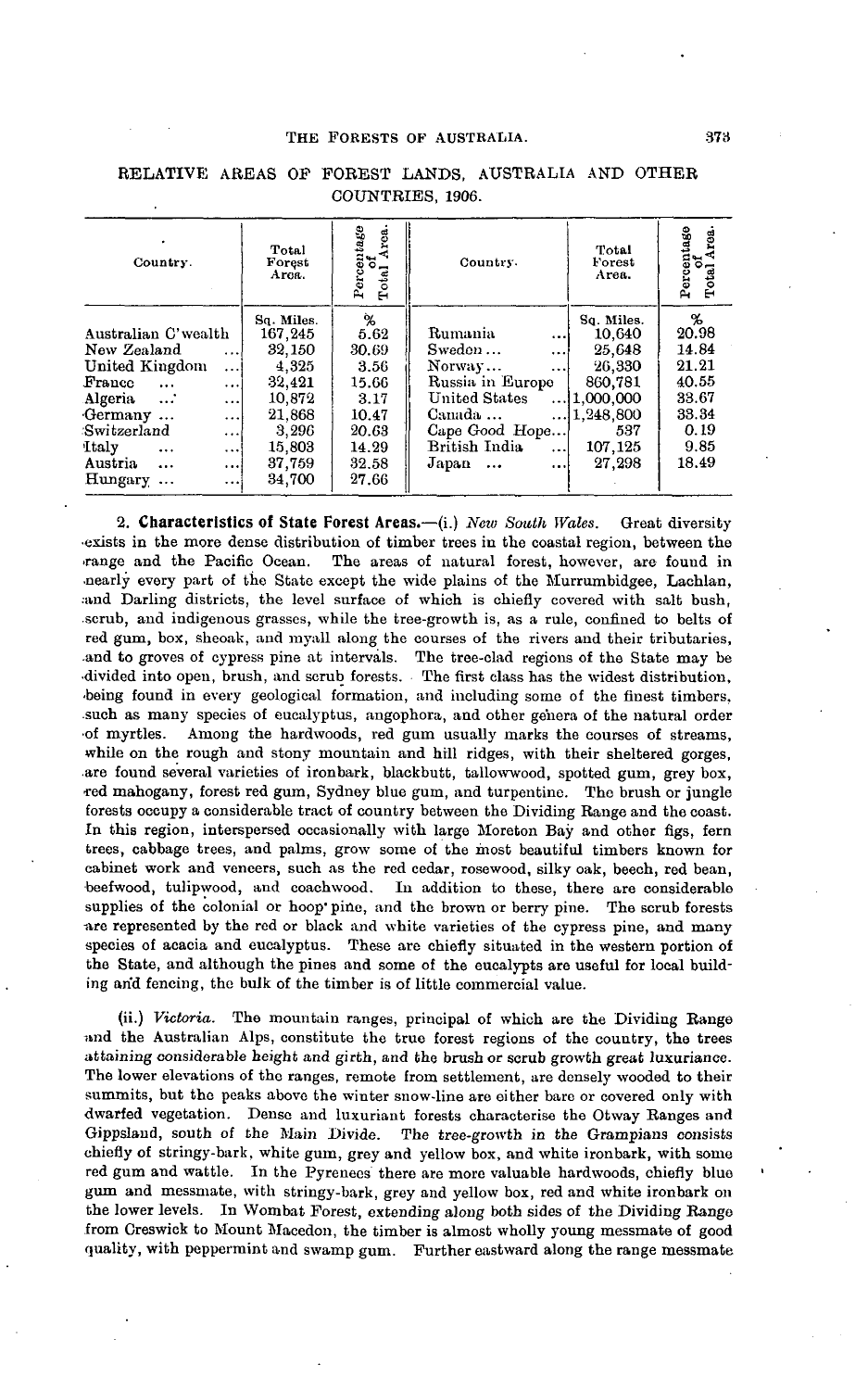and stringy-bark prevail, with grey and yellow box and ironbark on the low country. In Delatite, and in the lower ranges of the Australian Alps generally, the timber increases in height and girth, and includes blue gum, messmate, and peppermint of fine quality, with ribbon gum, woollybutt, and silvertop on the higher levels, and grey and yellow box with stringy-bark along the lower slopes and valleys. The-northern plains, extending westward from Wodonga to the Grampians, are thinly covered with open forests, the limits of the prevailing trees being defined in clearly-marked belts. Thus the main belt of red gum follows the course of the Murray and extends along the valleys of its tributaries, but is interspersed at intervals near the river with sand ridges bearing grey box and cypress pine. Southward of this belt, and between the streams, the prevailing trees are grey or yellow box, with red and white gum and stringy-bark on the low ridges. From Chiltern a line drawn westward through Bushworth, Heathcote, Bendigo, Dunolly, and St. Arnaud marks a long belt of ironbark, of both red and white varieties, interspersed with stringy-bark and grey or yellow box. la the north-west, between the Wimmera Plains and the Murray, the dwarf eucalypt known as the mallee scrub covers the plains, with belts of cypress pine at intervals, and red gum and box along the courses of streams and lakes. The south-west is poorly timbered, the prevailing tree being stringy-bark, with red gum along the streams and white gum, box, lightwood, and honeysuckle on the plains and undulating country. In the Otway district are valuable timber forests; over 280 square miles are covered with blue gum, spotted gum, messmate, and mountain ash or blackbutt of fine quality, with some stringy-bark and white gum, while the valleys between the ridges bear valuable timber of fine grain such as blackwood, beech, .satin box, olive, sycamore, and pencil cedar. Eastward of Melbourne, on the watershed of the Yarra, there is another *fine* forest region, the trees consisting of spotted gum, mountain ash, messmate, and white gum, with blackwood, beech, sassafras, and silver wattle in the valleys. The ranges of Southern Gippsland bear blue gum, spotted gum, mountain ash, and yellow stringy-bark, while in the western and northern portions of the same district grow the mountain stringy-bark, spotted gum, blackbutt, and the Gippsland mountain ash or silvertop, with woollybutt and ribbon gum on the higher elevations of the Main Divide. In the eastern part of the district, stretching from the lakes towards the Genoa River, are .found the Bairnsdale grey box, the Gippsland mountain ash or silvertop, white and yellow stringy-bark, red ironbark, and bloodwood. The prevailing timber in this part of Gippsland is the white stringy-bark, which forms large forests from the foot-hills of the Divide to the sea-coast.

(iii.) *Queensland*. The extensive forests of Queensland yield a great variety of ds, esteemed for their strength, durability, or beauty. The principal merchantwoods, esteemed for their strength, durability, or beauty. able timbers lie between the eastern seaboard and the Great Dividing Range, which runs roughly parallel to, and about 200 miles from the coast. At about the 21st parallel of south latitude, a spur runs westward nearly to the South Australian border, and bears on its crests and slopes much valuable timber. Forests are also found on the Denham, Johnstone, and Gilbert Ranges. The principal eucalypts arc ironbark, grey, spotted, and red gum, blackbutt, and turpentine ; Moretou Bay, brown, and Bunya Bunya pines represent the conifers ; and red cedar, beech, tulipwood, rosewood, red beau, and black bean, are among the brush timbers of fine grain. On the extensive plateaux west of the Divide there is but little timber; and towards the vast basin of the interior, the low ridges and banks of the short water-courses bear a growth of stunted eucalypts such as the gimlet gum, the desert sheoak, acacias, and mallee.

The chief supply of mill timber (eucalypts, Moreton Bay pine, etc.) is in the southern coastal region, from the New South Wales border as far north as Gladstone. In the regions between Rockhampton and Ingham the supply is not so plentiful; but northward of the latter town, the red cedar, kauri pine, and black bean, are luxuriant. Large supplies of these valuable trees are found on the Barron Valley reserves, and in other localities between Ingham and Port Douglas. Inland from this zone of heavy forest is another, less densely timbered, bearing cypress and other pines, ironbarks and acacias. In the south-western regions of the State the cypress pine flourishes.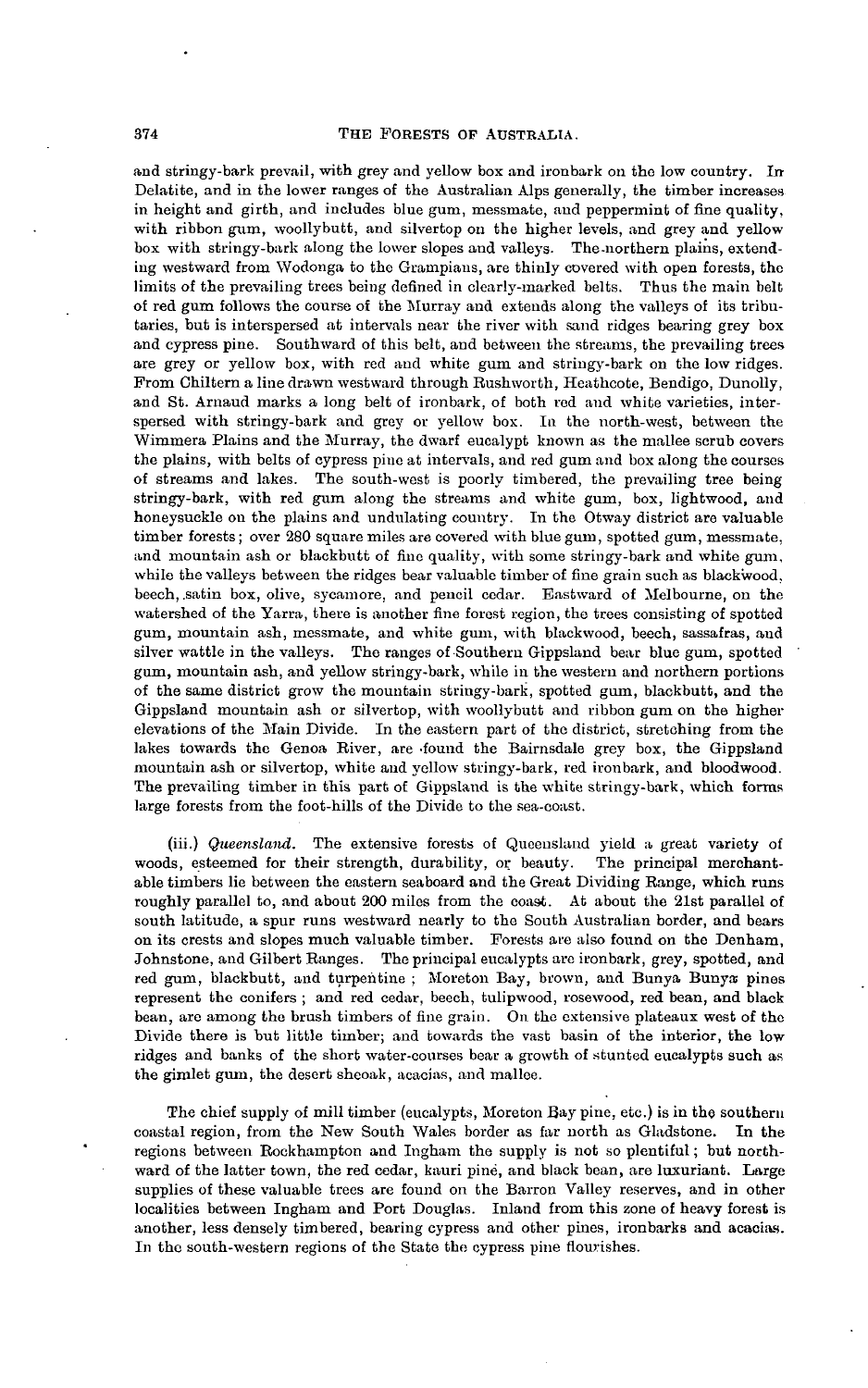(iv.) *South Australia and Northern Territory.* The principal forest districts of South Australia proper are restricted largely to the hill ranges in the neighbourhood of Adelaide and Spencer Gulf, and the trees have not the fulness and lofty growth of the eastern and south western borders of Australia. Red gum is widely distributed, though never far from water; and there are belts of timber where, from the general appearance of the surrounding country, they would hardly be expected. The stringy bark has its habitat principally in the hills, and is but rarely seen on the plains ; other useful hardwoods are the white and blue gum and peppermint. Blackwood (in demand for cabinet work) is common in the south-east and along the eastern border, but is rare near Adelaide. Wattle also is cultivated for its gum and bark. Sheoak appears in districts less thickly forest-clad, and ti-trees inhabit low, damp situations. The sandalwood tree grows forest-clad, and ti-trees inhabit low, damp situations. luxuriantly in Yorke's Peninsula. On the great plains of the interior there is little vegetation, patches of forest country being occasionally found, while here and there fertile spots of grass land, but generally not of large extent, are met with. Groups of stunted shrubs, and small ramified trees—sheoak, eucalyptus, and wattle—mostly of limited extent, rise from the plains like islands.

In Central and Northern Australia there is little forest, until the hills where the waters of the northern river system take their rise are encountered. On the plains to the north of the McDonnell Ranges there is a thin clothing of mulga scrub, with gum trees marking the water courses. Occasionally patches of heavier gum forests are met with. Stirling Creek is lined with the bean tree. The mulga scrub thickens, and with stunted and mallee gums furnishes a uniform vegetation as far north as Powell's Creek. Here, with red gums still lining the water-courses and flooded gums on the flats, the vegetation becomes more varied. On the ranges pines, fig trees, and orange trees *(capparis)* occur. Heavy timber clothes the uplands about the Roper River, and the tableland which stretches across the territory at a distance from the coast of from thirty to 100 miles bears large paperbark trees, Leichhardt pines, and palms. On the higher steppes there is also abundance of bloodwood and other varieties of eucalyptus, besides other kinds of trees. Many prominent fibre plants are native to the territory.

(v.) *Western Aiistralia.* The coastal timber belt runs along the western shore from the Murchison River to the Leeuwin, and along the southern shore from that point to beyond Albany, clothing with trees the Victoria, Herschel, Darling, and Stirling Ranges. Pre-eminent among the trees of this State for strength and durability are the jarrah and karri. A great belt of the former stretches eastward of the Darling Range to upwards of a hundred miles in breadth, with a length of 350 miles. Between this region and the coast are two well-marked belts of tuart and red gum. In the extreme south-west of the State the main karri belt stretches from Augusta to Albany. Eastward of the jarrah belt a strip of white gum encloses a narrow belt of York gum, its southern extremity almost reaching the coast, while its northern limit extends even beyond that of the jarrah tract. Still further east the forest thins, a poorer growth of white gum giving place to brushes, scrub, and dwarf trees. Along the shores of the Great Australian Bight there are stunted eucalypts, with casuarinas and wattle. In the north-west, on the King Leopold and St. George's Ranges, there are forest areas, but from Dampier Land to below Shark Bay there is no coastal forest, and in many cases the stunted bush and scrub lands infringe on the sea-coast.

(vi.) *Tasmania.* The Tasmanian forest consists chiefly of eucalypts, widely distributed over the island; and of conifers, such as the Huon, the King William, and the celery-top pines, flourishing in the western and southern parts. The principal hardwoods of the eucalypt family are the blue gum, stringy-bark, peppermint, and silvertop ironbark, while among woods of fine grain are the blackwood, beech or myrtle, sassafras, native cherry, and sheoak. Black and silver wattles also inhabit various parts of Tasmania.

**3. Distribution of Timber in the Commonwealth Generally.—The more conspicuous •** timber regions of Australia as a whole are the eastern and southern portions, including Tasmania, and, again, the south-western portion northwards and eastwards from Cape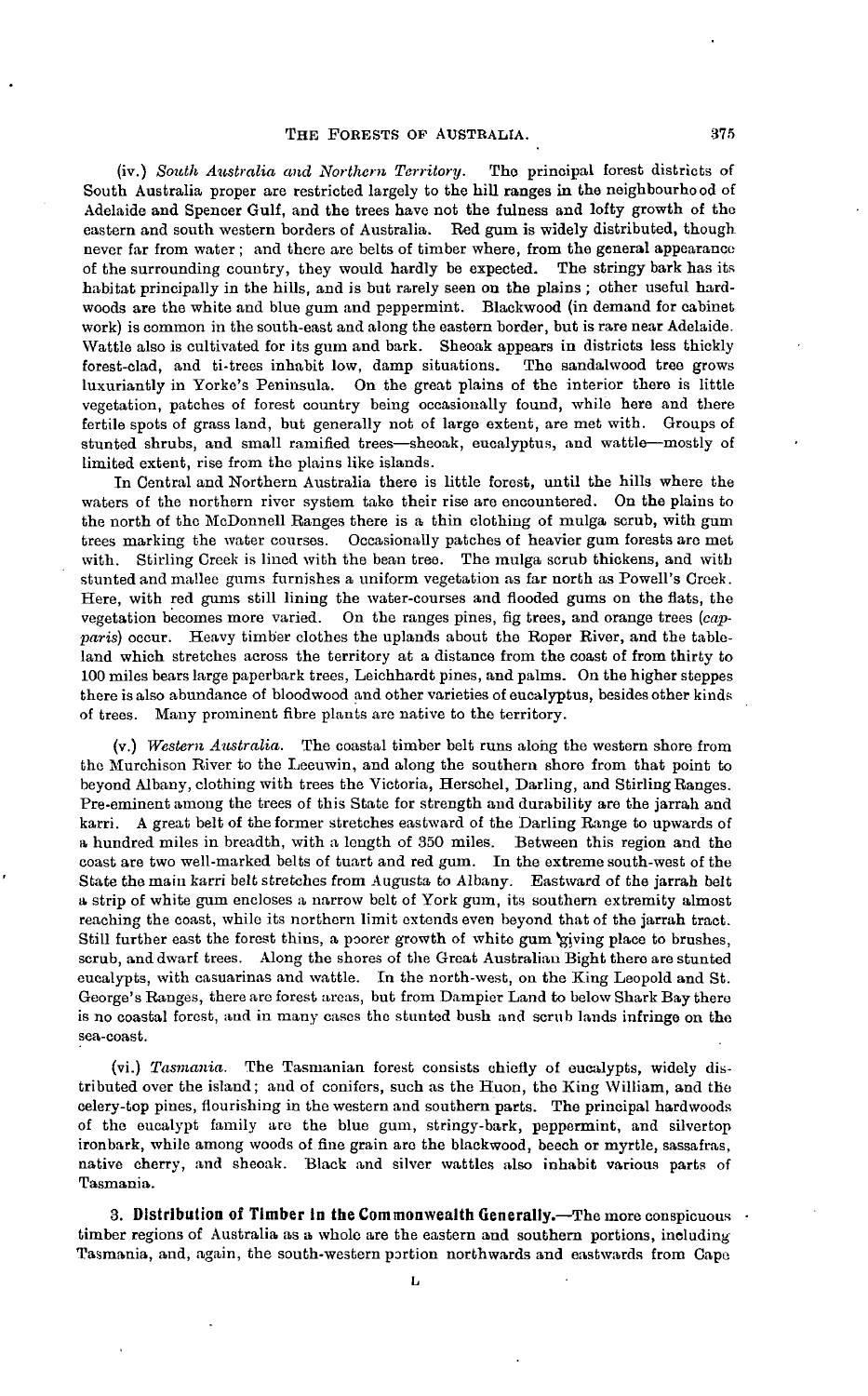#### 376 FORESTRY.

Leeuwin. In regard to distribution, on the eastern side of the continent the larger timber is found on the crests and coastal slopes of the mountain ranges, but in the south-west, in addition to the vegetation between mountains and sea, a large area of forest stretches inland from the coastal ranges. The hills encircling Adelaide and Yorke and Eyre Peninsulas also bear good forest. The Kimbsrley district is timbered, and in the Northern Territory and round the shores of the Gulf of Carpentaria there are considerable forest areas. But the coastal regions of West and North-west Australia, except in the case of the districts named and the shores of the Great Australian Bight and Encounter Bay, are devoid alike of mountains and forests. The interior of the continent is thinly timbered, or almost destitute of vegetation, an occasional limited area of forest, generally in connection with mountain systems (though these themselves are scarce), acting as a relief in the landscape, which but for these presents to the eye all the features of a dreary and arid waste. The accompanying map gives a general idea of the distribution.

**4. Distribution of Timber in New Zealand.**—In the North Island the growth in the Hauraki Peninsula is of a mixed character, kauri being predominant, with red, white, and silver pine, beech, and tawa, extending from the Waikato River to the North Cape. Kauri gum, formed by the hardening of the exuded resin, is dug out of the ground in large quantities and exported chiefly to Europe and America, where it is largely used in the manufacture of varnishes, and also in cotton-spinning centres for glazing calico. Large numbers of men follow the calling of gum-digging, either regularly or intermittently. The great totara region extends from the central part of the west coast to the east and south-east coast, and from the Bay of Plenty southward to Cape Palliser. Among other trees in this region are rimu, white pine, beech, and tawa. The red pine district occupies a considerable tract of the south-western side of the island, and extends from the Makau River to Wellington, being interspersed with totara, tawa, and black and white pine. In the Middle Island the rimu or red pine and the several species of beech may be regarded as the typical forest trees. The former has a very wide range, following the coastal region from Cape Campbell, the extreme north-eastern point, to Cape Farewell on the north-west, and thence the whole of the western and southern coast-line to the Clutha River, while along the eastern coast it is found in well-defined belts near Dunedin, Waimate, and Banks Peninsula. The beech country forms a large, broad belt running through the island from north to south along the Dividing Range.

# **§ 2. Forestry.**

**1. Objects.**—Economic Forestry, aiming at the conservation of forestal wealth by safeguarding forests against inconsiderate destruction, and by the suitable re-afforestation of denuded areas, is essential to the preservation of industries dependent upon an adequate supply of timber, and to the perpetuation of a necessary form of national wealth. Though in Australia large areas of virgin forests still remain, the inroads made by timber-getters, by agriculturists, and by pastoralists—-who have destroyed large areas by "riugbarking"—are considerable; and it is not unlikely that climatological changes are caused thereby. For it would appear that variations in climate, and alternating periods of drought and flood, desiccation and erosion of soil, with loss or diminution of fertility, have resulted from forest denudation in countries bordering the Mediterranean. In many of the States of America diminished rainfall is said to have followed the destruction of large forest areas. On the other hand beneficial consequences appear also to have followed on the planting of trees on denuded lands, or along encroaching coasts, and it is obvious that a forest covering tends to beneficially regulate the effects of rainfall.

**2. Forestry Departments.**—Each State of the Commonwealth, excepting Tasmania, has organised a forestry department or branch of service specialy charged with forestal matters. The following table gives a comparative indication of the attention paid to the subject:—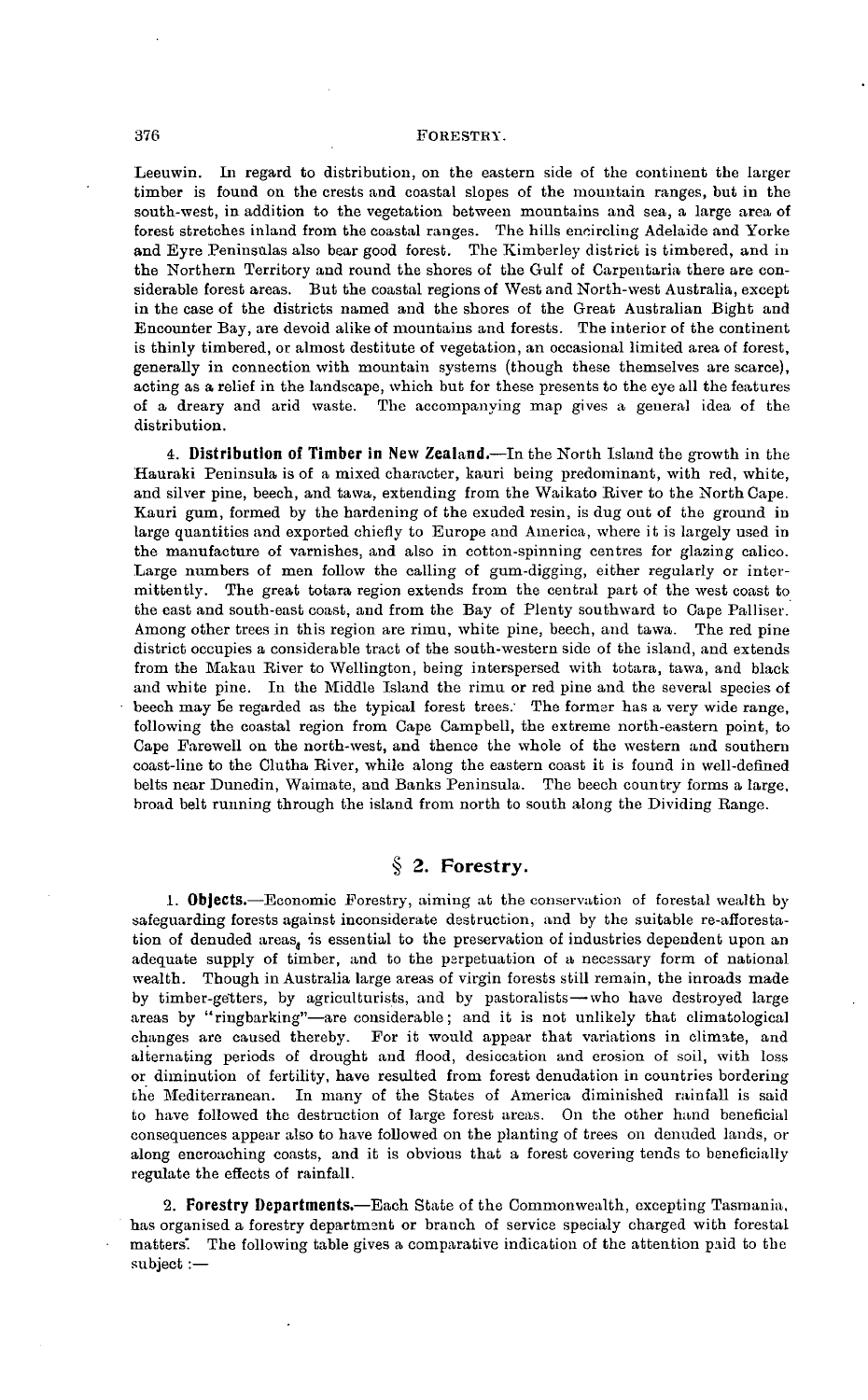| Particulars.                                                                                                                                                                                                   | N.S.W.                                | Victoria.                                                         | O'sland.                                                | Sth. Aust.                                     | West. Aus. Tas.                                        |                 |
|----------------------------------------------------------------------------------------------------------------------------------------------------------------------------------------------------------------|---------------------------------------|-------------------------------------------------------------------|---------------------------------------------------------|------------------------------------------------|--------------------------------------------------------|-----------------|
| Designation of officer in charge<br>Salaries of persons engaged in<br>£<br>administration and control<br>Salaries of technical experts,<br>forest rangers, etc.<br>$\cdots$<br>Incidental expenses<br>$\cdots$ | est Officer  <br>$-17.080 + -$<br>357 | Chief For- Conservator  <br>of Forests<br>1,486<br>8,500<br>4,269 | Director<br>$ $ of Forests $ $<br>300 1<br>780 +<br>576 | Conservator<br>of Forests<br>450<br>770<br>149 | Insp.-Gen.<br>of Forests.<br>810<br>$3.395 +$<br>1.301 | 310<br>41<br>75 |
| No. of persons forming office staff<br>No, of persons forming field staff                                                                                                                                      | 62                                    | 56                                                                |                                                         | 17                                             | 13                                                     |                 |

#### STATE FORESTRY DEPARTMENTS, 1906.

\* Administered by Lands Department. † Including travelling allowances. † Excluding travelling expenses. || Including travelling and forage allowances.

The revenue and expenditure of the States Forestry Departments from 1901 to 1906 are given below:—

|  |  | REVENUE OF STATE FORESTRY DEPARTMENTS, 1900-1 TO 1906-7. |  |  |
|--|--|----------------------------------------------------------|--|--|
|  |  |                                                          |  |  |

| State.                 | 1900-1.   | 1901-2.               | 1902-3. | 1903-4.  | 1904-5. | 1905-6.   | 1906-7. |
|------------------------|-----------|-----------------------|---------|----------|---------|-----------|---------|
|                        | £         | £                     | £       | £        | £       | £         | £       |
| New South Wales        | $14.421*$ | $19,813$ <sup>*</sup> | 31.872* | 36,264*  | 34,162  | 42,738    | 50,937  |
| Victoria<br>$\cdots$   | 14.916    | 16,735                | 15,455  | 16,590   | 17.230  | 21,508    | 24,971  |
| Queensland<br>$\cdots$ | $7,608*$  | $8,877*$              | 6,663"  | $8.959*$ | 11.440* | $11.576*$ | 14,560  |
| South Australia<br>    | 3,314     | 3.109                 | 4,626   | 3,867    | 3,048   | 2,832     | 2,981   |
| Western Australia      | 18.477    | 18,752                | 20,478  | 20,018   | 18,479  | 21,216    | 22,783  |
| Tasmania<br>$\cdots$   | $-2.141$  | 2,722                 | 3.155   | 2,859    | 3.504   | 3,505     | 4,220   |
| Commonwealth           | 60.877    | 70,008                | 82,249  | 88,557   | 87,863  | 103,375   | 120.452 |

\* For calendar year ended previous 31st December.

EXPENDITURE OP STATE FORESTRY DEPARTMENTS, 1900-1 TO 1906-7.

| State.                   | 1900-1.  | 1901-2.  | 1902-3.   | 1903-4. | 1904-5. | 1905-6. | 1906-7. |
|--------------------------|----------|----------|-----------|---------|---------|---------|---------|
|                          | £        | £        | ۰£        | £       | £       | £       | £       |
| New South Wales          | $5.101*$ | $5,627*$ | $10.639*$ | 17.080* | 16.202  | 16.639  | 20,259  |
| Victoria<br>$\cdots$     | 18,561   | 18.174   | 16,766    | 16,136  | 17.733  | 21,974  | 21,108  |
| Queensland<br>$\cdots$   | 4.300    | 4,400    | 4,500     | 4,600   | 4,800.  | 5,200   | 6,700   |
| South Australia<br>      | 6,661    | 6,512    | 5.747     | 5,843   | 6,067   | 6.445   | 6,801   |
| Western Australia        | 2.747    | 4,301    | 3,789     | 4.192   | 5,089   | 5,785   | 6.270   |
| Tasmania<br>.            | 375      | 322      | 273       | 254     | 513     | 469     | 426     |
| Commonwealth<br>$\cdots$ | 37.745   | 39,336   | 41,714    | 48.105  | 50,404  | 56,512  | 61,564  |

\* For calendar year ended previous 31st December.

**3. Sylviculture.**—The growing recognition of the necessity for systematic sylviculture has led to the creation in all the States except Queensland and Tasmania of a number of sylvicultural nurseries and plantations.

(i.) *New South Wales.* In this State a small forest nursery is maintained at Gosford, between Sydney and Newcastle ; from which young trees are widely distributed throughout the State, the bulk being issued to municipal councils and farmers, and for planting in parks, town reserves, hospital grounds, and cemeteries. Large sums have been disbursed by the State in improvement fellings and the thinning out of young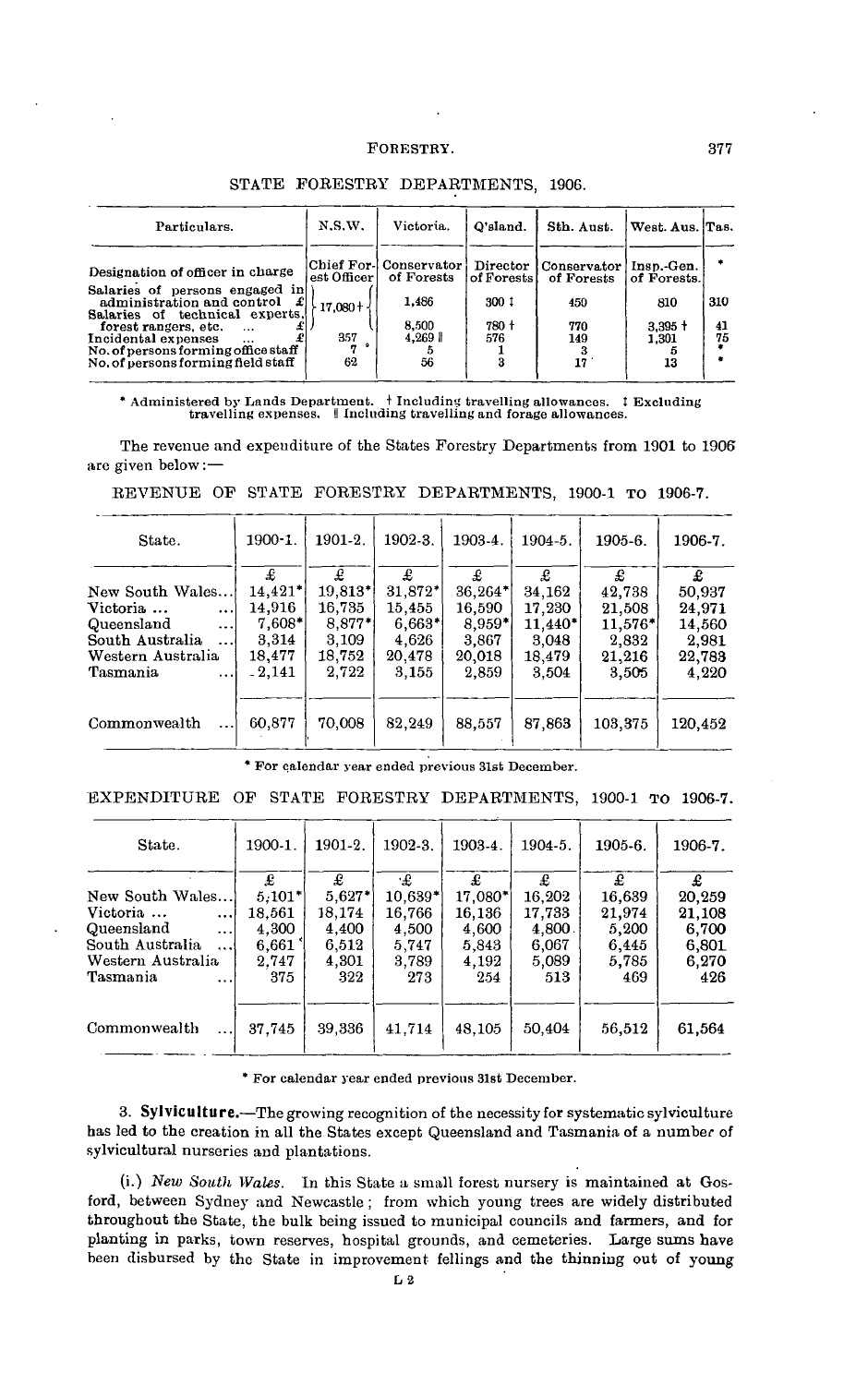#### 378 . FORESTRY.

timber, principally in the Bogan, Narraudera, and Murray River districts. Over a quarter of a million acres of pino forest and red gum have been so treated.

(ii.) *Victoria.* In Victoria there are four forest nurseries, the largest being situated at Macedon, the smaller at Creswick, Havelock, and Tintarra. At Macedoa the arboretum contains many fine specimens of the conifers and deciduous trees of Europe, America, and Asia. While the bulk of the yields are retained for the State plantations, there are considerable distributions for public parks and recreation reserves, " Arbor-day" planting of streets and roads, municipal councils and water trusts, mechanics' institutes and libraries, cemeteries, State schools, and other institutions, and farmers and private persons, those in dry districts receiving first consideration.

Among the principal native hardwoods raised and distributed are blue gum, sugar gum, and tallowwood, with some jarrah for the plantations ; among conifers, the Monterey, Corsican, Black Austrian, Canary Island, Maritime, and Aleppo pines, the blue pine of India, the American white and yellow pines, with several spruces ; and among other exotics, peppers, Indian cedars, oaks, elms, planes, silver poplars, sycamores, and chestnuts.

The principal forest plantation is along the lower slopes of the You Yangs, near Geelong, where about 1000 acres have been enclosed and planted with eucalypts and conifers. Good results have attended the cultivation of the broad leaf and feather leaf wattles.

At another plantation, viz., at Sawpit Gully, among the foothills of the Dividing Range, near Creswick, conifers are chiefly grown. Minor plantations of blue gum and sugar gum are established at Havelock and Majorca, near Maryborough ; and at Mount Macedon, the principal species of oak, elm, ash, plane, sycamore, pine, spruce, eucalypts, and willows are planted.

(iii.) *Queensland.* The questions of replanting and further reservation have lately been attracting attention, and the prominence given to them will probably greatly influence forest policy.

(iv.) *South Australia.*—In this State there are several plantations, the most important being at Bundaleer and Wirrabara, situated some 150 and 190 miles respectively to the north of Adelaide in the direction of Spencer Gulf. Of the reserved area, about one-fifth only, it is said, ever bore timber of commercial value, the remainder being covered for the most part with stunted vegetation. Owing to the absence of high mountain ranges and the dryness of the climate, the forests are not dense. Special attention has been given in South Australia to sylviculture, and great success has been achieved in clothing areas of treeless plain and hill slope with belts of young trees, such as blue, sugar and red gum., and white ironbark. In some parts the Tasmanian blue gum *(E. globulus)* flourishes, but great success has also been attained with the sugar gum  $(E, \text{corynocallyx})$ , a tree indigenous to the State itself. It is found chiefly in the Flinders Range, and used for railway sleepers, telegraph poles, coachbuilding, and in wharf and jetty construction. Two other eucalypts found in South Australia, the white ironbark (E. leucoxylon), known locally as "blue gum," and the grey box (E. hemi*phloia),* furnish strong, tough, and durable timber, inlocked in grain and suitable for the same purposes as sugar gum. The common flooded variety of red gum, which has a fairly wide distribution, being found on clay flats and along streams and water-courses, has also been grown in the plantations, but not with the same success as sugar gum. Among conifers which have been grown with fair success are the Monterey, the Maritime, Aleppo, and Stone pines. The Monterey pine (P. *insignis)* outstrips all other trees in growth, and its timber, though softer than other first-class pines, has been utilised for deal tables, packing cases, picket fencing, shelving, and generally for purposes where common deal is useful. The maritime, Aleppo, and stone pines are naturally of slower growth. In Europe they furnish useful timber, but in these plantations have not yet reached the age suitable for utilisation. The upright poplar (P. *fastigiata)* growing well over a large area, serves for packing cases, flooring boards, etc. The locally-grown American ash *(Fraxinus americana)* has been used in coachbuilding work, and compares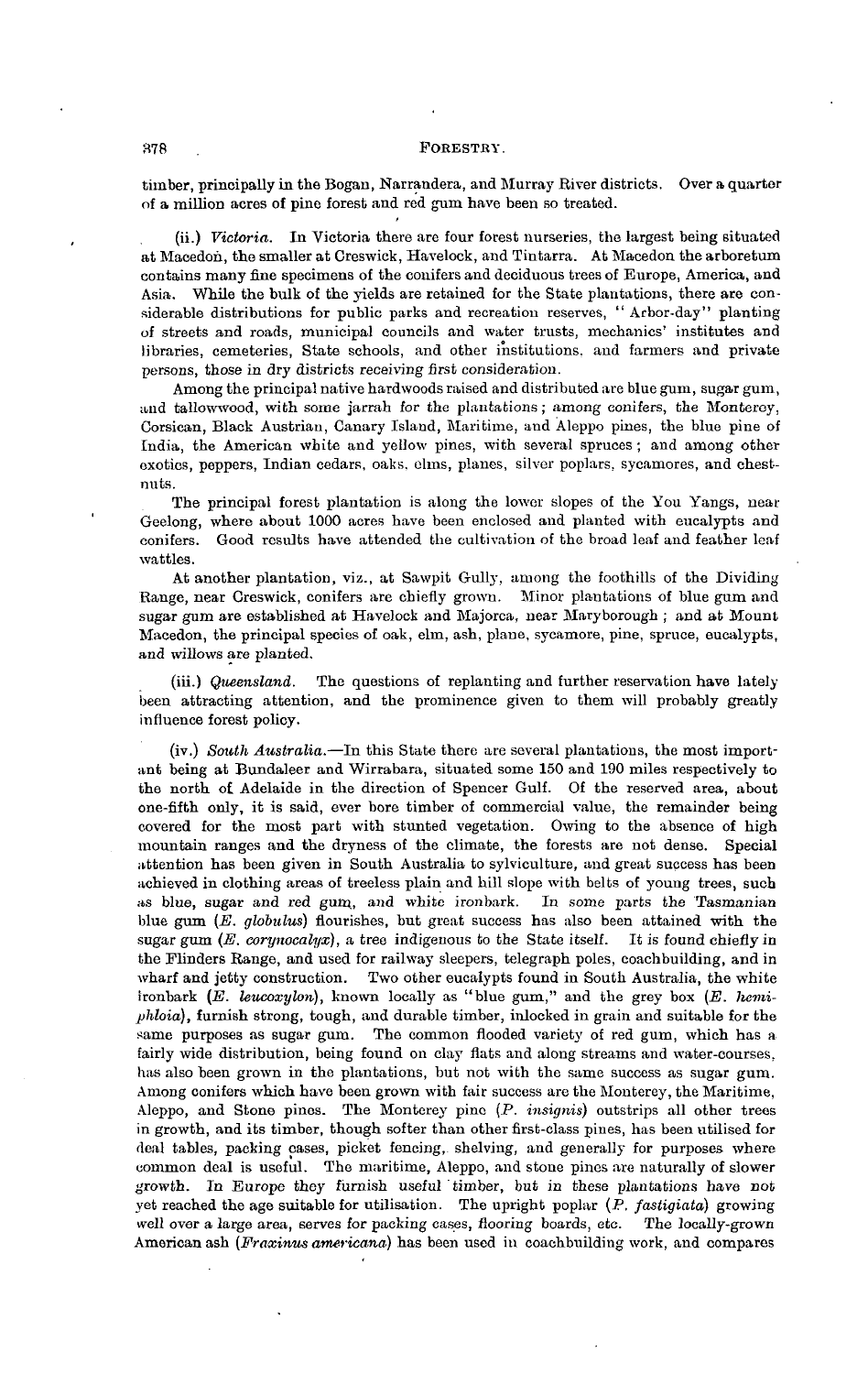well in quality with the imported American ash. The area suitable for its cultivation in South Australia is, however, very limited, as it requires favourable conditions of soil and climate.

During the last quarter of a century the Forest Department has issued very large numbers of young plants to the public free'of charge, for wind breaks, avenues, and for the shelter of homesteads and buildings generally. Formerly, but not now, bounties were paid under the Forest Act for the encouragement of private persons in planting timber trees.

(v.) Western Australia. A State sylvicultural nursery is established at Drake's Brook, on the south-western railway, the site chosen being a ti-tree swamp, exotic trees of temperate climates being raised. The planting of the Monterey, Maritime, Aleppo, and Canary Island pines, the blue pine of the Himalayas *(P. excelsa),* the Indian cedar, Lawson's cypress, several kinds of poplar, the Virginian catalpa, white cedar, and American ash has been successful. A large number of pepper trees and sugar gums were raised, chiefly for shade purposes. The trees are sold or given away to settlers, being distributed chiefly in the goldfields region and other districts with little natural forest.

There are also three forest plantations—one for conifers at Bunbury, a second for Australian wattles at Spencer's Brook, and a third for the indigenous sandalwood at Meckering. The planted areas are flourishing, the trees making very healthy growth.

*/* Particulars regarding nurseries and plantations in 1906 are given hereunder:—

| Particulars.                                                                                                                                                                                                                                                                                                                                                          | New<br>South<br>Wales.                 | Victoria.                                           | Qu'ns-<br>land.                             | South<br>Australia. Australia.                    | Western                                         | Tas-<br>mania.                                |
|-----------------------------------------------------------------------------------------------------------------------------------------------------------------------------------------------------------------------------------------------------------------------------------------------------------------------------------------------------------------------|----------------------------------------|-----------------------------------------------------|---------------------------------------------|---------------------------------------------------|-------------------------------------------------|-----------------------------------------------|
| Expenditure on plantations and<br>upkeep of sylvicultural nurseries<br>No. of persons engaged in nurseries<br>No. of sylvicultural nurseries<br>$\cdots$<br>Area of sylvicultural nurseries<br>$\cdots$<br>No. of forest plantations<br>$\cdots$<br>Area of forest plantations<br>$\cdots$<br>Extent of public distribution of trees<br>or number of trees issued<br> | £697<br>67 ac. $*$<br>20 ac.<br>53,152 | £7530<br>17<br>30 ac.<br>13.<br>9676 ac.<br>108,819 | nil<br>nil<br>nil<br>nil<br>nil<br>nil<br>t | £6106<br>13<br>7 ac.<br>91<br>9396 ac.<br>290,149 | £223<br>. 6<br>17 ac.<br>з<br>150 ac.<br>50,000 | nil<br>nil<br>nil<br>nil<br>nil<br>nil<br>nil |

NURSERIES AND PLANTATIONS, 1906.

\* 16 acres only are planted.

t There are no forest nurseries issuing trees in Queensland, but a small number of economic and ornamental trees are issued by the Department of Agriculture.

# **§3. Commercial Uses of Principal Australian Timbers.**

The uses of the more important of Australian timbers are many and various ; four varieties of ironbark, viz., white or grey *(E. paniculata),* narrow-leaved *(E. crebra),* broad-leaved *(E. siderophloia),* and red *(E. sidaroxylon)* arc largely used for public works, preference being given to the white and narrow-leaved varieties. These timbers are used extensively in the building of bridges and culverts, for railway sleepers and fencing posts, and for framing, naves, spokes, poles and shafts in carriage and waggon building. Ironbark beams are of great strength, hence it is largely employed for girders and joists of upper floors, especially in stores for heavy goods.l Another red ironbark *(E. leucoxylon),*

1. Ironbark girders do not burn rapidly and often stand a fire when iron girders yield through the effect of the heat.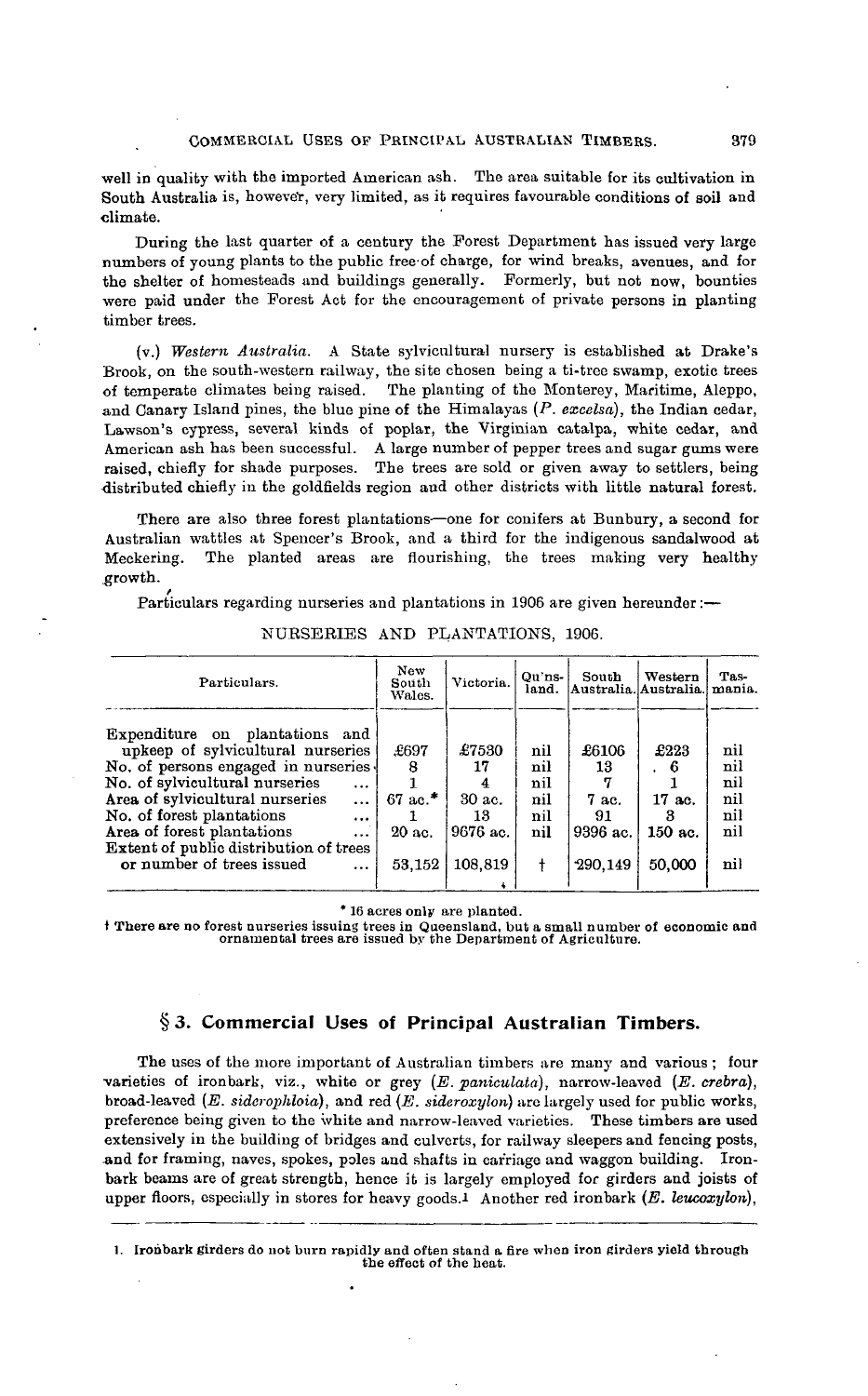380 COMMERCIAL USES OF PRINCIPAL, AUSTRALIAN TIMBERS.

heavy, dense, and strong, is greatly valued for bridge beams and piles. Tallowwood *(E. microcorys)* is strong, heavy, very durable, not easily split, and turns and planes well. It is used for bridge-decking, house-flooring (being peculiarly suitable for ballrooms), girders, piles, and fencing posts, and especially for paving blocks, giving even and regular wear under heavy traffic. Even better in this latter regard is blackbutt *(E. pilularis),* a fine hardwood for house and ship building, as well as street paving. Grey gum *(E. propinqua),* makes excellent railway sleepers, and is used for felloes and spokes in coach building. It makes very durable fencing posts, and is also sometimes split for shingles. Murray red gum *(E. rostrata),* the common river gum of all the eastern colonies, is one of the best hardwoods in contact with the ground, being largely used for poles, house foundations, wood paving, and railway sleepers. It is also extensively cut for mining shafts and public and municipal works. The forest variety of red gum *(E. tereticornis)* serves the same purposes as the river red gum. White mahogany *(E. acmenoides)* is used for posts, poles, girders, and similar classes of work, being an exceedingly durable timber. Bed mahogany *(E. resinifera)* is largely employed for general building work, street paving, fencing, and weatherboards. It is very durable, and hardens greatly with age. Grey box *(E. hemiphloia),* is very durable in contact with the ground, and is hence used for railway sleepers (lasting from thirty to thirty-five years in the track), telegraph poles, mine props, fence posts, piles, girders, and for heavy framing and naves, wheel cogs, shafts, dray poles, spokes, etc. Bairnsdale grey box (E. bosistoana) serves similar purposes. Brush box *(Tristania conferta),* another hard and durable wood, is used for tram rails, bullock yokes, tool handles, planes, etc. Sydney blue gum (E. saligna) is greatly valued by shipwrights and wheelwrights, and furnishes ships' plank, felloes of wheels, etc. It is also used for buildings, and makes very durable paving blocks. Woollybutt *(E. longifolia)* is used for house building, fencing, felloes, spokes, and wheelwrights' work generally. Being durable in contact with the ground, and resistant to heavy traffic, it is also used for street paving. Spotted gum *(E. maculata)* is one of the best hardwoods for bending, even when cold, and is therefore specially valuable in wheelwrights' and coachbuilders' work for poles, shafts, crosspieces, naves, and spokes ; also for framing and house building, tram rails, ship planking, decking of bridges, and wood paving. Turpentine *(Syncarpia laurifolia)* is of great durability in the ground or under water, being used for piles of jetties, wharves, bridges, pillars and girders of buildings, wood paving, and hewn posts and rails. Yellow stringy-bark *(E. muelleriand)* is chiefly used for jetty and pier work, and for fencing posts. Blue gum *(E. globulus)* is a valuable timber with straight, symmetrical bole, used for upper timbers and decking in jetty and bridge work, bridge piles, shafts, felloes, spokes and frame work of vehicles, and in general building and construction. Spotted gum *(E. goniocalyx)* furnishes a hard, heavy, and durable timber, similar in appearance to blue gum, and serving the same purposes. Yellow box *(E. melliodora)* bears a large quantity of blossom, and hence is a favourite tree with beekeepers. Its timber is used for piles and posts, squared beams, and stringers for bridges. Messmate *(E. obliqua)* is largely sawn by mills for weatherboards, studs, rafters, joists, etc., and is also used for railway sleepers and fencing posts. Stringy-barks *(E. macrorrhyncha, E. capitellata, E. pipcrita)* are sawn by mills into ordinary building timber, and split by settlers into posts and rails and rough building material. Mountain ash *(E. amygdalina regnans)* is sawn into building material, and is also split into palings, shingles, rails, and mining laths. Silvertop *(E. sieberiana seu virgata)*—called also Gippsland mountain ash, green top, and white ironbark—is used for ordinary building purposes, and for fencing rails and rough construction. Sugar gum *(E. corynocalyx)* is held in high repute on account of its toughness and durability, and is chiefly used for railway sleepers, telegraph poles, coach building, and in wharf and jetty construction. White or manna gum *(E. viminalis)* is not a good weather timber, but is suitable for interior construction, such as house frames and floors.

The preeminent timber trees of the West are jarrah *(E. marginata)* and karri *(E. diversicotor).* Jarrah is in great request for piles in jetty and bridge construction, and for railway sleepers and street paving. It also furnishes a favourite material for boat-building, fencing, and rough furniture, and makes excellent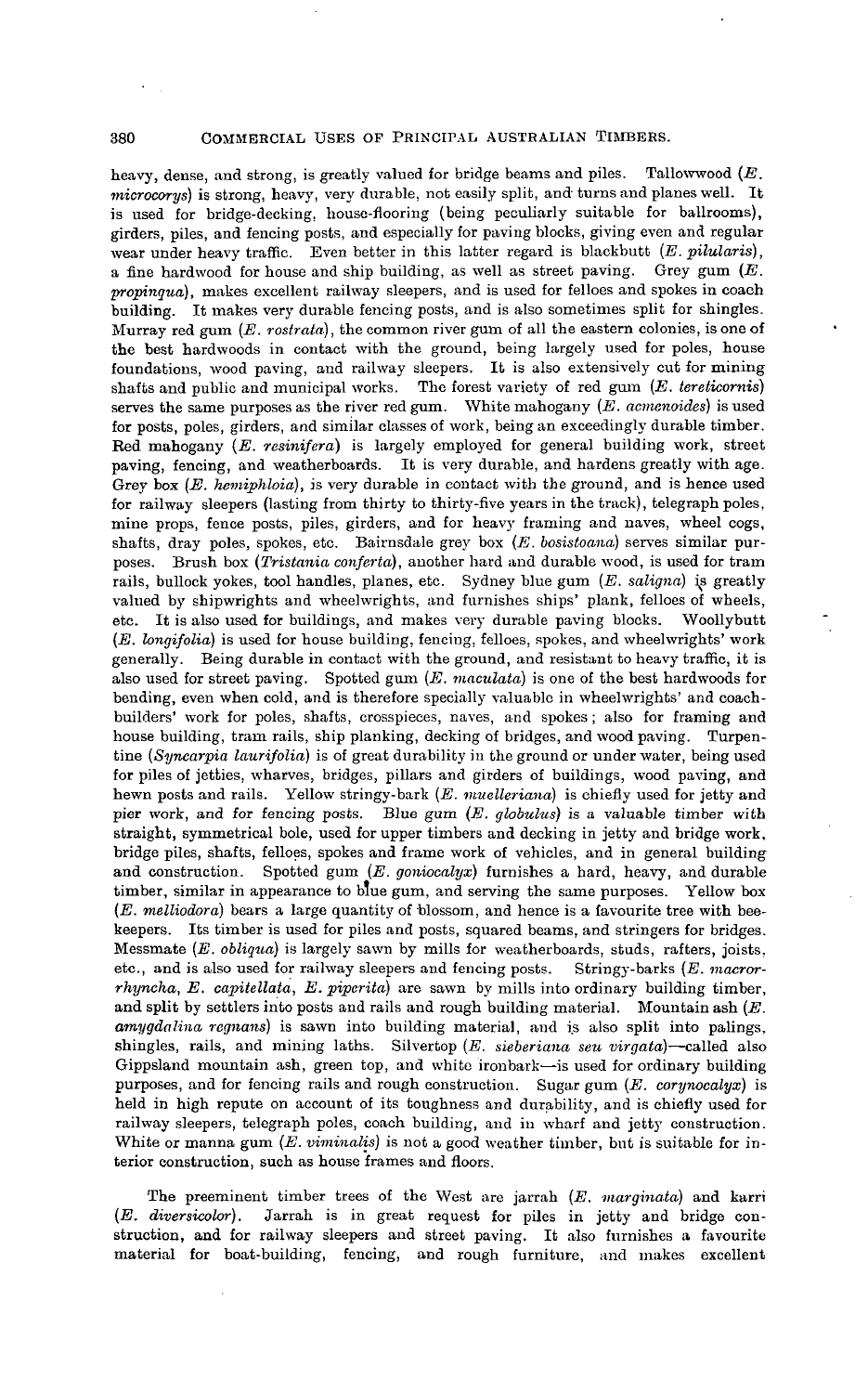charcoal. Karri is heavy, dense, elastic, and tough, not so easily wrought as jarrah, and used for bridge-decking, flooring, planking, spokes, felloes, shafts, and streetpaving. Tuart *(E. gomphocephala)* is exceedingly strong and tough, suitable for the framework of railway waggons, bridge supports, buffers, keelsons, shafts, wheelwrights' work, and generally for all purposes where great strength and hardness is necessary. The red gum *(E. calopliylla)* is a fine shade tree, and is valued for the shelter it affords to cattle and sheep. Its timber, however, is not held in much esteem ; but in short lengths it is employed for wheelwrights' work and agricultural implements. Its gum or kino has medicinal properties, and is used locally for tanning hides. Wandoo (E. *redunca*) is used for fencing, wheelwrights' work, and railway buffers and sleepers. The blackbutt *(E. patens),* York gum *(E. loxoplileba),* and Yate *(E. cornuta)* of the West are largely used for fencing, building, and rough construction.

The Moreton Bay or hoop pine *(Araucaria cunninghami)* is used for interior work {flooring, ceiling, and lining boards) and for packing cases and butter boxes. Brown pine *(Podocarpus elata)* is also used for interior work, and for bridge, jetty, and pier piles. Cypress pine *(Callitris),* including red or black pine (C. *calcarata)*; Murray pine (C. *•verrucosa),* Port Macquarie pine (C. *macleayana),* and the Richmond River cypress pine *(C. columellaris)* are used for buildings liable to attacks of white ants, being strongly resistant to these pests. Callitris is also suitable for bridge decking and makes fine fuel. Red cedar *(Cedrela australis)* furnishes timber of great beauty; it is easily worked and very durable, and is used for furniture and cabinet-making, doors, panelling, and interior fittings generally. Rosewood *(Dysoxylon fraserianum)* is easily wrought, and is used for furniture, turnery, carving, cabinet work, mouldings, planes, window joints, housefittings, and wine casks. Red bean *(Dysoxylon muelleri)* has a finely-figured grain and is an excellent furniture wood. White beech *(Gmelina leichhardtii)* is durable and -easily worked, and is in great request for decks of vessels, furniture, picture frames, carving, flooring, house-fittings, vats, casks, and general coopers' work. Silky oak *(Grevillea robusta* and *Orites excelsa)* are also in request for coopers' work, and make handsome furniture and wainscoting. The silky oak has also been used for butter kegs, buckets, churns, etc., and makes good butter boxes for the local markets. Black bean *(Castanospermum australe),* or Moreton Bay chestnut, is used for furniture, cabinetmaking, and gun stocks. Tulip-wood *(Harpullia pendula)* is highly esteemed for cabinet work, being used for door panels, dadoes, and billiard tables. Coachwood *(Ceratopetalum apetalum)* is suitable for boat-building, cabinet work, and coach-building. Kauri pine *(Agathis palmer stoni)* gives a light, strong, and durable timber, and is used for general building and construction, wainscoting, furniture and joinery, railway carriages, and ship-decking. Blackwood *(Acacia melanoxylon)* is very strong and durable, diminishing, however, greatly in weight in seasoning, though shrinking very little in volume. Figured blackwood is a beautiful timber; it is used for furniture, such as billiard tables, chairs, secretaires, casings of pianofortes and organs, and general cabinet work; dadoes, panelling of railway carriages, boat-building, picture frames, wheel naves, gun stocks, walking sticks, and a great variety of useful and ornamental purposes; it is also split into staves for wine and tallow casks. Evergreen beech *(Fagus cunninghami)* yields also a handsome timber, used for furniture, sashes and doors, light joinery, wood-carving, picture frames, and cog-wheels. Huon pine furnishes a fine, strong, and light timber; it is almost indestructible in water, and hence is largely used for boat planking; its beautiful grain brings it into request for furniture, panelling, and wainscoting. The King William variety is very tough, being used for racing sculls; it is also a favourite timber in joiners' work. Celery-top pine is strong and heavy, suitable for furniture, flooring, house frames, coopers' work, and masts. Other Australian brush timbers of minor importance are sassafras (Atherosperma moschatum), used for saddletrees and boot lasts; and satin box, sycamore, olive, and pencil-wood, giving woods of beautiful grain for parquetry, veneers, carving, and picture frames. The sandalwood of Western Australia *(Santalum cygnorum)* is a very valuable forest product, its export having covered half-a-century.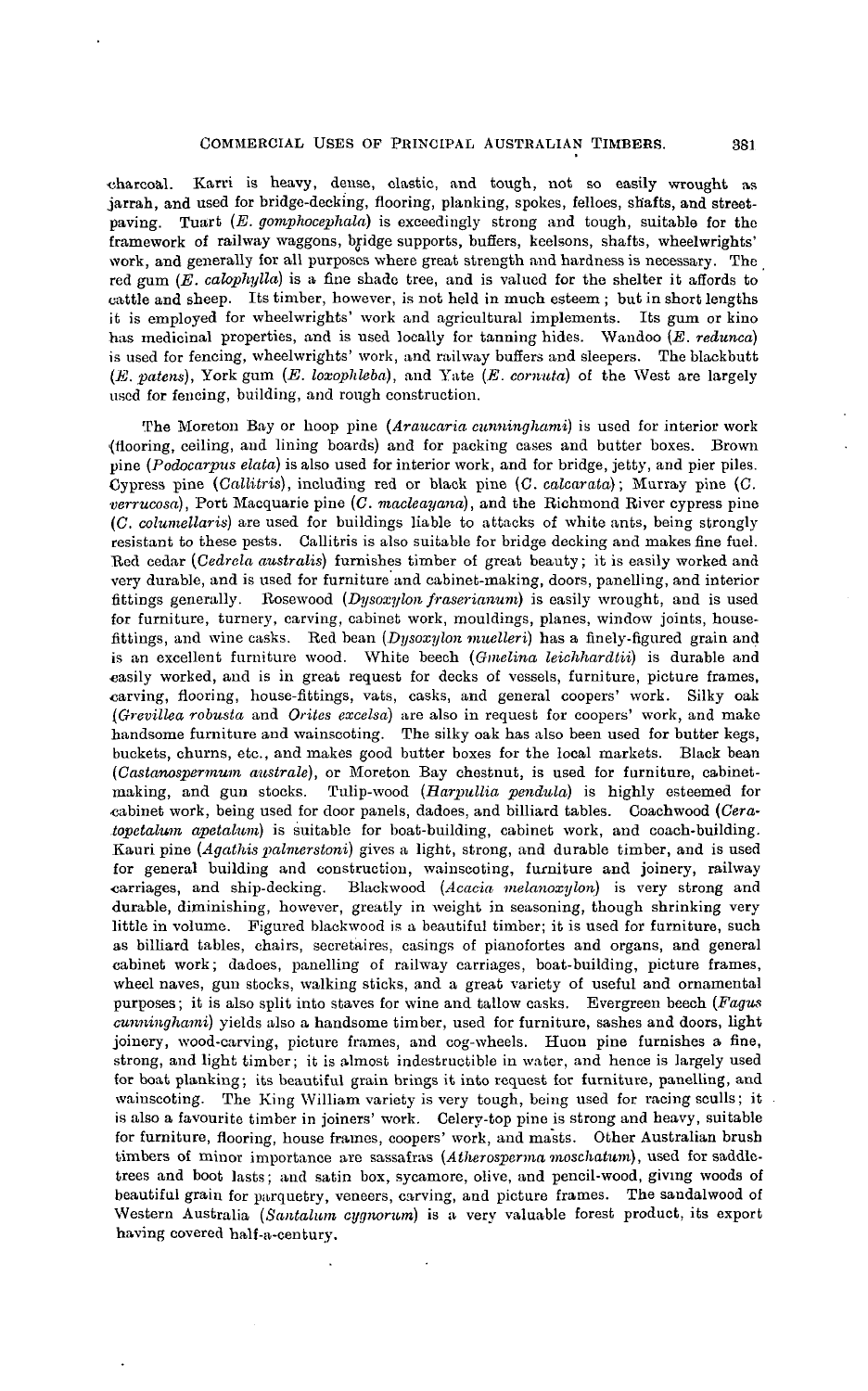## **§ 4. Forestal Industries and Production.**

1. Timber.—The returns for quantity and value of timber cut and sawn, as given by the States Forestry Departments, are at present very incomplete. Owing to this fact the figures are, in some cases, necessarily merely estimates. It is proposed by the Commonwealth Bureau of Statistics to secure, if possible, more accurate information in future concerning this important industry.

QUANTITY OF' LOCAL TIMBER SAWN OR HEWN IN EACH STATE OF THE COMMONWEALTH DURING THE YEARS 1901 TO 1906.

| State.                                                                                                                                               |                                                                        |                                                                      | 1901.                                                                                        | 1902.                                                                                        | 1903.                                                                                         | 1904.                                                                                        | 1905.                                                                                         | 1906.                                                                                         |
|------------------------------------------------------------------------------------------------------------------------------------------------------|------------------------------------------------------------------------|----------------------------------------------------------------------|----------------------------------------------------------------------------------------------|----------------------------------------------------------------------------------------------|-----------------------------------------------------------------------------------------------|----------------------------------------------------------------------------------------------|-----------------------------------------------------------------------------------------------|-----------------------------------------------------------------------------------------------|
| New South Wales<br><b>Victoria</b><br>$\cdots$<br>$\cdots$<br>Queensland<br>$\cdots$<br>South Australia<br>Western Australia<br>Tasmania<br>$\cdots$ | $\cdots$<br>$\cdots$<br>$\cdots$<br>$\cdots$<br>$\ddotsc$<br>$\ddotsc$ | $\cdots$<br>$\cdots$<br>$\cdots$<br>$\cdots$<br>$\cdots$<br>$\cdots$ | Sup. feet.<br>96,907,000<br>46.495.885<br>140.443.099<br>22.877<br>122.413.865<br>45.848.526 | Sup. feet.<br>90,308,834<br>40,494,660<br>72,478,951<br>197.088<br>124,005,005<br>24,531,922 | Sup. feet.<br>100.408.000<br>38.841.322<br>69,508,800<br>130.565<br>126.729.833<br>35.196.700 | Sup. feet.<br>117.029.000<br>49,250,000<br>71,293,811<br>94.396<br>143,594,953<br>34,760,628 | Sup. feet.<br>112,580,000<br>47.635.358<br>73,930,279<br>155.662<br>137,250,340<br>40.273.429 | Sup. feet.<br>119,337,000<br>51,103,000<br>82,801,846<br>130.763<br>136,294,697<br>39,498,697 |
| Commonwealth                                                                                                                                         |                                                                        | $\cdots$                                                             | 452, 131, 252                                                                                | 352.016.460                                                                                  | 370,815,220                                                                                   | 416.022.788                                                                                  | 411.825.068                                                                                   | 429.166.003                                                                                   |

The only States for which an annual return is furnished for the value of locally sawn or hewn timber are South Australia and Tasmania. The values for South Australia for the years 1901 to 190G are respectively, £23; £154; £413; £400; £340; and £230. For Tasmania the values for the same years are respectively, £117,734; £62,573; £89,227 ; £92,102 ; £75,817 ; and £110,689. The estimate for Western Australia for the .whole six years is £5,263,235 ; and for New South Wales for the same period, £4,050,000.

**2. Forest Produce.**—Estimates have been made of the total value of forest production, but these must be regarded as mere approximations. Many of the items are very difficult, and some impossible, to obtain. Large returns are credited to firewood, but these have been omitted altogether, since estimates are subject to a wide range of uncertainty.

The Forestry Department of New South Wales estimates that the production in the six years, 1901-6, averaged at least £685,000 per annum. For Victoria the Government Statist gives the following figures:—1904, £230,567; 1905, £206,725; 1906, £217,569. No figures on a similar basis are available for Queensland. The estimates for South Australia for 1901 to 1906 are £187 ; £354 ; £590; £665; £610; and £440. Western Australia averages for the six years, 1901-6, £984,264. Tasmania supplies the following estimates for the same years, viz., £152,102, £83,943, £114,227, £119,477, £94,987. £126,514.

## **§ 5. Oversea Trade.**

**1. Imports.—The** value of timber imports for 1901 to 1906, and the quantity for 1903 to 1906, are as follows :—

| Country whence                                                                         | Quantity.                                   |                                                                                                |                                            |                                           | Value.                  |                        |                       |                        |                |                                                                              |
|----------------------------------------------------------------------------------------|---------------------------------------------|------------------------------------------------------------------------------------------------|--------------------------------------------|-------------------------------------------|-------------------------|------------------------|-----------------------|------------------------|----------------|------------------------------------------------------------------------------|
| Imported.<br>1903.                                                                     |                                             | 1904.                                                                                          | 1905.                                      | 1901.<br>1906.                            |                         | 1902.                  | 1906                  | 1904.                  | 1905.          | 1906.                                                                        |
| United Kingdom<br>Canada<br>$\ddotsc$                                                  | Super, ft.<br>131.751<br>6,875              | 19.224<br>104,770                                                                              | Super. ft. Super. ft.<br>14.694<br>9,800   | Super. It.<br>41,049<br>833               | £<br>1.134<br>2.742     | £<br>3.326<br>13,890   | £<br>1,429<br>46      | £<br>807<br>828        | £<br>361<br>67 | £<br>894<br>2                                                                |
| New Zealand<br>$\cdots$<br>Other Brit. Pos<br>Norway<br>$\cdots$<br>Sweden<br>$\cdots$ | 142,823<br>1.034<br>17,642,379<br>3.840.459 | $-20.336$<br>49.322<br>41,901,583<br>8.739.497                                                 | 21.238<br>3,549<br>33,084,662<br>2,515,987 | 5,125<br>5.437<br>43.712.732<br>2,412,087 | 26,398<br>236<br>30.169 | 9.659<br>243<br>28.693 | 1,109<br>16<br>20,905 | 216<br>1.258<br>51.379 | 231<br>36      | 65<br>51<br>323,937 289,740 122,416 312,067 228,306 273,546<br>11,965 15,054 |
| United States<br>$\cdots$<br>Other For. Count.                                         | 2,998,450<br>$\cdots$                       | 3.516.661<br>104.934                                                                           | 2,411,998<br>89,888                        | 1.727.363<br>304.596                      | 56,114<br>9351          | 49,641<br>650          | 26,919<br>$\ddotsc$   | 28.073<br>523          | 23,181<br>696  | 19,982<br>1.764                                                              |
| Total                                                                                  |                                             | $ 24,763,771 54,456,327 38,151,816 48,209,222 441,665 395,842 172,840 395,151 264,843 311,358$ |                                            |                                           |                         |                        |                       |                        |                |                                                                              |

IMPORTS OF DRESSED TIMBER, 1901 TO 1906.

NOTE.—Quantity for 1901 and 1902 not available.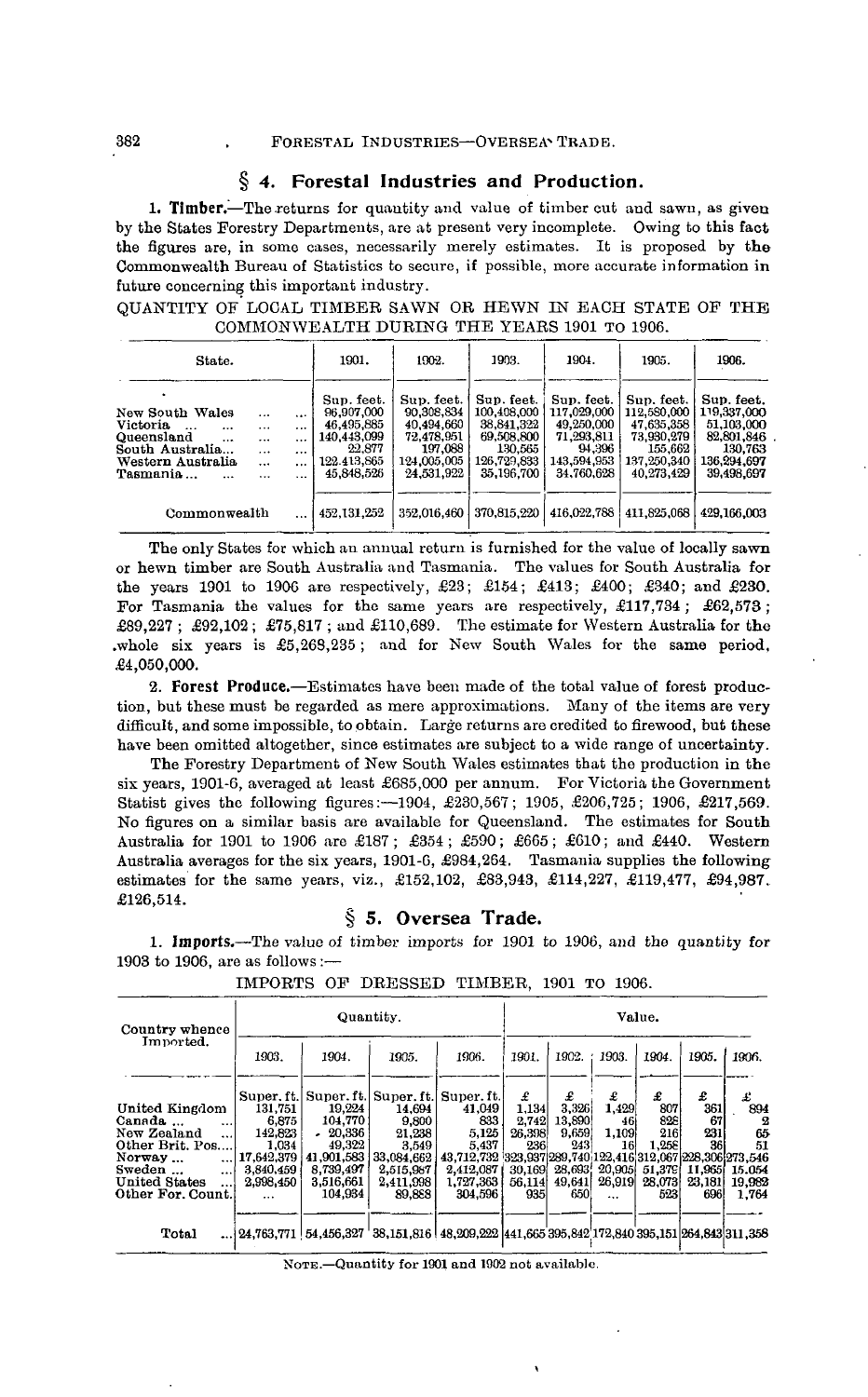| Country whence                    |            | Quantity.                                                                                                                                                                                                                         |            |                                                                        |          | Value.   |          |        |         |        |  |
|-----------------------------------|------------|-----------------------------------------------------------------------------------------------------------------------------------------------------------------------------------------------------------------------------------|------------|------------------------------------------------------------------------|----------|----------|----------|--------|---------|--------|--|
| Imported.                         | 1903.      | 1904.                                                                                                                                                                                                                             | 1905.      | 1906.                                                                  | 1901.    | 1902.    | 1903.    | 1904.  | 1905.   | 1906.  |  |
|                                   |            | Super. ft. Super. ft. Super. ft. Super. ft.                                                                                                                                                                                       |            |                                                                        | £        | £        | £        | £      | £       | £      |  |
| United Kingdom                    | 48.246     | 38.677                                                                                                                                                                                                                            | 335.782    | 293.086                                                                | 2.181    | 7,083    | 535      | 720    | 2,869   | 2,531  |  |
| Burmah :<br>                      |            | $\cdots$                                                                                                                                                                                                                          | 29,208     | 290.060                                                                |          | $\cdots$ | $\cdots$ |        | 2741    | 7.173  |  |
| Canada<br>$\ldots$                | 7,864,000  | 12.077.976                                                                                                                                                                                                                        | 13.684,642 | 8,380,951                                                              | 66.5531  | 91.090   | 36,601   | 51,270 | 52.119  | 42,538 |  |
| India<br>$\ddotsc$                | 52,392     | 29,703                                                                                                                                                                                                                            | 410,797    | 248,989                                                                | 3.365    | 9,577    | 1,656    | 603    | 9.5951  | 3.921  |  |
| New Zealand<br>                   | 51.182.185 | 54,342,497                                                                                                                                                                                                                        | 65.690,179 | 65,164,718 256,396 218,565 239,944 252,407 329,327 314,522             |          |          |          |        |         |        |  |
| Straits Settlem'ts.               | 261,279    | 142.395                                                                                                                                                                                                                           | 151,930    | 130,69t                                                                | 1.150    | 8941     | 1,197    | 754    | 9411    | 955    |  |
| Other Brit. Pos                   | 100.827    | 20,926                                                                                                                                                                                                                            | 17,832     | 8.580                                                                  | 148      | 770      | 3621     | 1391   | 671     | 175    |  |
| Norway<br>$\cdots$                | 4,167,679  | 2,450,009                                                                                                                                                                                                                         | 1,872,950  | 1,284,969                                                              | 5,187    | 34,767   | 32.660   | 16,039 | 11.957  | 6.987  |  |
| Russia<br>$\cdots$                | 810,400    | 3,600,067                                                                                                                                                                                                                         | 1.647.700  | 285,900                                                                | $\cdots$ | 6.722    | 5,589    | 27,204 | 11,569  | 1,810  |  |
| Sweden<br>$\ddotsc$               | 1.753.237  | 2,911,423                                                                                                                                                                                                                         | 3.077,756  | 2,756,200                                                              | 17,951   | 19,250   | 15.024   | 21.396 | 20.760. | 17,764 |  |
| <b>United States</b><br>$\ddotsc$ |            | 85,761,549 117,478,797                                                                                                                                                                                                            |            | 76,814,855 121,601,462 363,320 314,783 398,139 503,442 308,479 549,534 |          |          |          |        |         |        |  |
| Other For. Count.                 | 85,279     | 1,115,766                                                                                                                                                                                                                         | 242,870    | 1.122,591                                                              | 1,297    | 1,250    | 615      | 2,505  | 1,726   | 5,462  |  |
|                                   |            |                                                                                                                                                                                                                                   |            |                                                                        |          |          |          |        |         |        |  |
| Total                             |            | $\dots 152,087,073 194,208,236 163,976,501 201,568,404 717,548 704,751 732,522 876,479 750,286 953,372 82,373 83,404 717,548 704,751 732,522 876,479 750,286 953,372 84,373 85,474 95,475 95,479 750,479 750,479 750,479 750,479$ |            |                                                                        |          |          |          |        |         |        |  |

# IMPORTS OF UNDRESSED TIMBER, 1901 TO 1906.

NOTE.—Quantity for 1901 and 1902 not available.

**2. Exports.**—The quantity and value of undressed (sawn) timber exported from 1903 to 1906 is given below, the countries of destination being also shewn. The quantities for 1901 and 1902 are not available, and the values only are given. Countries to which the produce was exported cannot, however, be stated for these years :—

# VALUE OF EXPORTS OF UNDRESSED TIMBER |(SAWN), 1901 AND 1902. 1901, £631,257 ; 1902, £544,830.

EXPORTS OF UNDRESSED TIMBER (SAWN), 1903 TO 1906.

| Country to which                                                                                                                                                                                                                                                                                                                                                                                                                                                                                                                                                                                                                                                                                                                                                                                |                                                                                                                                                                                                                                                                                                                                              |                                                                                                                                                                                                                                                                                                                                                                    | Quantity.                                                                                                                                                                                                                                                                                                                                                             |                                                                                                                                                                                                                                                                                                                                                                                   |                                                                                                                                                                                                                                                   | Value.                                                                                                                                                                                                                                                           |                                                                                                                                                                                                                                                                       |                                                                                                                                                                                                                                                                                   |
|-------------------------------------------------------------------------------------------------------------------------------------------------------------------------------------------------------------------------------------------------------------------------------------------------------------------------------------------------------------------------------------------------------------------------------------------------------------------------------------------------------------------------------------------------------------------------------------------------------------------------------------------------------------------------------------------------------------------------------------------------------------------------------------------------|----------------------------------------------------------------------------------------------------------------------------------------------------------------------------------------------------------------------------------------------------------------------------------------------------------------------------------------------|--------------------------------------------------------------------------------------------------------------------------------------------------------------------------------------------------------------------------------------------------------------------------------------------------------------------------------------------------------------------|-----------------------------------------------------------------------------------------------------------------------------------------------------------------------------------------------------------------------------------------------------------------------------------------------------------------------------------------------------------------------|-----------------------------------------------------------------------------------------------------------------------------------------------------------------------------------------------------------------------------------------------------------------------------------------------------------------------------------------------------------------------------------|---------------------------------------------------------------------------------------------------------------------------------------------------------------------------------------------------------------------------------------------------|------------------------------------------------------------------------------------------------------------------------------------------------------------------------------------------------------------------------------------------------------------------|-----------------------------------------------------------------------------------------------------------------------------------------------------------------------------------------------------------------------------------------------------------------------|-----------------------------------------------------------------------------------------------------------------------------------------------------------------------------------------------------------------------------------------------------------------------------------|
| Exported.                                                                                                                                                                                                                                                                                                                                                                                                                                                                                                                                                                                                                                                                                                                                                                                       | 1903.                                                                                                                                                                                                                                                                                                                                        | 1904.                                                                                                                                                                                                                                                                                                                                                              | 1905.                                                                                                                                                                                                                                                                                                                                                                 | 1906.                                                                                                                                                                                                                                                                                                                                                                             | 1903.                                                                                                                                                                                                                                             | 1904.                                                                                                                                                                                                                                                            | 1905.                                                                                                                                                                                                                                                                 | 1906.                                                                                                                                                                                                                                                                             |
| United Kingdom<br><br>Canada<br>$\cdots$<br>Cape Colony<br>ا ، ، ،<br>Cevlon<br>.<br>$\cdots$<br>Fiji<br>$\ddotsc$<br>$\cdots$<br>$\cdots$<br>India<br><br>اءت<br>Mauritius<br>.<br>$\cdots$<br>Natal<br>$\cdots$<br>$\ldots$<br>New Guinea<br>$\ddotsc$<br>New Zealand<br>$\ddotsc$<br>Ocean Island<br><br>Straits Settlements<br>Other British Pos<br>Argentine Republic<br>Belgium<br>$\cdots$<br><br>China<br>$\cdots$<br><br>Egypt<br><br>$\cdots$<br>Germany<br>$\dddot{\phantom{0}}$<br><br>Japan<br>$\overline{\phantom{a}}$<br>$\cdots$<br><br>Kaiser Wilhelm's<br>L.<br>Marshall Island<br><br>Netherlands<br><br>New Pommern<br><br>New Caledonia<br>.<br>Philippine Islands<br>Portuguese E. Africa<br>South Sea Islands<br>United States of Am.<br>Uruguay<br>Other For. Countries | Super. ft.<br>24,560,133<br>53,266<br>27,145,821<br>1,408,050<br>699.817<br>9,677,354<br>399.215<br>10,446,482<br>49,069<br>16.475,901<br>16.207<br>240,000<br>1,620,784<br>145.700<br>31,626<br>872.361<br>7.365<br>93.016<br>90.767<br>149,965<br>116.023<br>495.610<br>1,668,016<br>21,721,764<br>299.103<br>159.234<br>666.096<br>10.530 | Super, ft.<br>32.784.587<br>281.787<br>12,586,852<br>2,693,624<br>1,255,562<br>28,588,030<br>689.968<br>10,242,758<br>116,213<br>13,582,156<br>168.885<br>1.093.984<br>605,732<br>467,208<br>100.659<br>66.406<br>3,116,808<br>2,475,727<br>30.716<br>106,112<br>56.057<br>703.980<br>96,486<br>134,616<br>3.855.318<br>10.274.694<br>219.649<br>280,349<br>93,599 | Super. ft.<br>30.075.954<br>420,550<br>15,243,863<br>1,764,952<br>1.255,117<br>47,441,112<br>1.405.341<br>7,432,841<br>95,741<br>17,670,685<br>224,265<br>289,685<br>768,810<br>834,804<br>89,756<br>8.221.486<br>2,072,820<br>4.409,822<br>13.389<br>77.046<br>101.027<br>32.428<br>152,569<br>2.556.694<br>10,413,067<br>251.277<br>452.377<br>1,927,800<br>142,176 | Super. ft.<br>25.561.273<br>567,806<br>4,455,719<br>25.285<br>1.712.468<br>63,248,657<br>820,197<br>1,825,763<br>141.968<br>17,705,412<br>573.498<br>1.047.381<br>5.404<br>2.947.860<br>509.177<br>12.335.396<br>20,460<br>3.985.212<br>403,326<br>29.818<br>502.627<br>1,174,827<br>121,043<br>136,383<br>2.393,518<br>3.261.837<br>415.071<br>582,274<br>6.137.060<br>1.775.770 | £<br>166,616<br>360<br>190.008<br>9.387<br>4.283<br>64.513<br>2.716<br>74,797<br>287<br>106,817<br>96<br>1.600<br>6.612<br>975<br>211<br>6,880<br>85<br>596<br>611<br>1.300<br>736<br>3,264<br>11.212<br>144.811<br>2.049<br>1.543<br>4.441<br>88 | £<br>215,128<br>2.307<br>78.247<br>17.816<br>8.486<br>182,238<br>4.594<br>61,200<br>783<br>79.587<br>1.146<br>7.296<br>4,087<br>3,115<br>975<br>413<br>20.778<br>15.219<br>450<br>730<br>385<br>4.693<br>666<br>850<br>23.887<br>61.966<br>1.480<br>2.812<br>559 | £<br>192,891<br>4.207<br>102.886<br>6.179<br>8.715<br>293,287<br>9.328<br>51,426<br>748<br>100.438<br>1.502<br>1.952<br>5,495<br>5.565<br>537<br>54,816<br>13,819<br>27.394<br>117<br>535<br>683<br>223<br>883<br>21,901<br>68.786<br>1.710<br>4.683<br>12.852<br>961 | £<br>167.081<br>5.566<br>23,855<br>213<br>11.159<br>384,463<br>5.128<br>11,356<br>1,260<br>120,480<br>3,935<br>5,849<br>38<br>19.652<br>3.913<br>81.673<br>136<br>32.716<br>2.695<br>195<br>3.418<br>5,745<br>841<br>843<br>12.556<br>18.636<br>2,760<br>5,272<br>40.912<br>7,184 |
| Total<br>. I                                                                                                                                                                                                                                                                                                                                                                                                                                                                                                                                                                                                                                                                                                                                                                                    | 119.319.275                                                                                                                                                                                                                                                                                                                                  | 126,768,522                                                                                                                                                                                                                                                                                                                                                        | 155.837.454                                                                                                                                                                                                                                                                                                                                                           | 154.422.490                                                                                                                                                                                                                                                                                                                                                                       | 806.894                                                                                                                                                                                                                                           | 801.893                                                                                                                                                                                                                                                          | 994,519                                                                                                                                                                                                                                                               | 979,530                                                                                                                                                                                                                                                                           |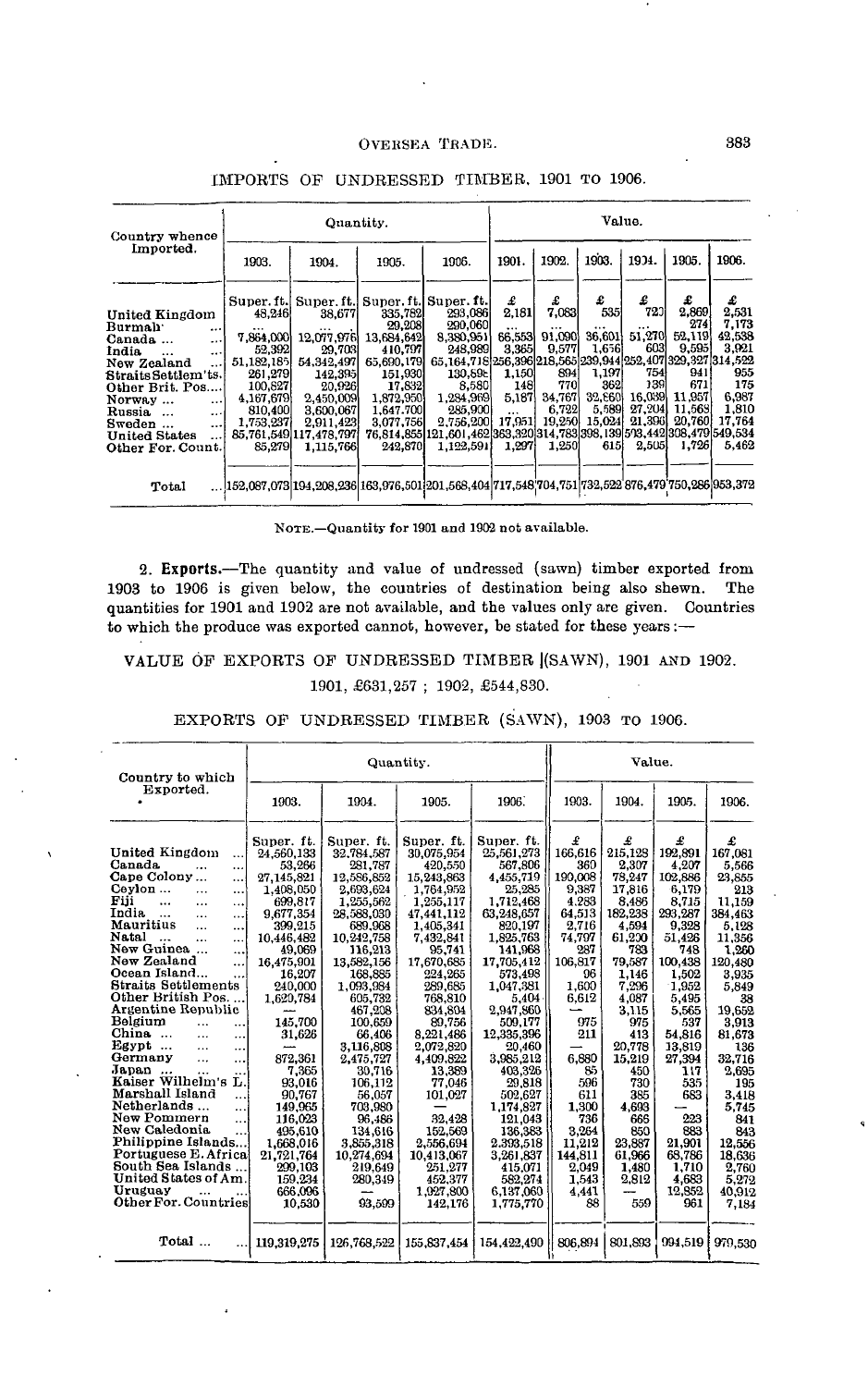#### 384 OVERSEA TRADE.

The oversea trade in timber of all kinds is given in the next series of tables :-

# QUANTITIES OP TIMBER IMPORTED AND EXPORTED INTO AND PROM THE COMMONWEALTH, 1901 TO 1906.

| Description.                                                                                                                                                                                                                                                                                                                    |                                                                                                       | 1901.                                                         | 1902.                                  | 1903.                                                                 | 1904.                                                                 | 1905.                                                               | 1906.                                                                                                                                                                                                                                 |
|---------------------------------------------------------------------------------------------------------------------------------------------------------------------------------------------------------------------------------------------------------------------------------------------------------------------------------|-------------------------------------------------------------------------------------------------------|---------------------------------------------------------------|----------------------------------------|-----------------------------------------------------------------------|-----------------------------------------------------------------------|---------------------------------------------------------------------|---------------------------------------------------------------------------------------------------------------------------------------------------------------------------------------------------------------------------------------|
| <b>IMPORTS-</b><br>$\bold{D}{\mathrm{ressed}}$<br>$\cdots$<br>Undressed<br><b>Doors</b><br>$\ddotsc$<br>Other<br>$\cdots$<br>Exports—<br>$\bold{D}{\mathrm{ressed}}$<br>$\cdots$<br>Undressed<br>Logs<br>$\cdots$<br>Palings<br>$\cdots$<br>Other<br>EXCESS<br>OF<br>OVER EXPORTS-<br>$\bold{Dressed}$<br>$\cdots$<br>Undressed | Sup. feet.<br>$22 -$<br>No.<br>Sup. feet.<br>, ,<br>, ,<br>No.<br><b>IMPORTS</b><br>Sup. feet.<br>, , | $\ast$<br>$\left  78,336 \right $<br>*<br>*<br>sk.<br>$\star$ | 57.941<br>756,661<br>$ 374,290\rangle$ | 31,341<br>631,781<br>3.129.276<br>527,800<br>24.131,990<br>32,767,798 | 29,876<br>789.076<br>3.549.036<br>612.025<br>53.667.251<br>67,439,714 | 8,799<br>534,561<br>1,688,258<br>972,479<br>37.617.255<br>8,139,047 | 24,763,771; 54,456,327; 38,151,816; 48,209,222<br>152,087,073 194,208,236 163,975,501 201,568,404<br>3,343<br>745,800<br>119, 319, 275 126, 768, 522, 155, 837, 454 154, 422, 490<br>1,738,013<br>656,170<br>47.463.422<br>47.145,914 |
| Other                                                                                                                                                                                                                                                                                                                           | .                                                                                                     | ×.                                                            |                                        |                                                                       |                                                                       |                                                                     |                                                                                                                                                                                                                                       |

\* Quantity not available.

VALUES OP TIMBER IMPORTED AND EXPORTED INTO AND PROM THE COMMONWEALTH, 1901 TO 1906.

| Description.                                                                            |                                    | 1901.                                         | 1902.                                       | 1903.                                         | 1904.                                        | 1905.                                        | 1906.                                        |
|-----------------------------------------------------------------------------------------|------------------------------------|-----------------------------------------------|---------------------------------------------|-----------------------------------------------|----------------------------------------------|----------------------------------------------|----------------------------------------------|
| IMPORTS-<br>Dressed<br>Undressed<br>Doors<br>Other                                      | .<br><br><br>                      | £<br>441.665<br>717,548<br>28,856<br>180,127  | £<br>395,842<br>704.751<br>29,530<br>41,011 | £<br>172,840<br>732,522<br>13,912<br>42,697   | £<br>395,151<br>876,479<br>12.414<br>66,842  | £<br>264,843<br>750,286<br>3,197<br>53,949   | £<br>311,358<br>953,372<br>1,373<br>63,353   |
| Total, values                                                                           |                                    | 1,368,196                                     | 1,171,134                                   | 961,971                                       | 1,350,886                                    | 1.072,275                                    | 1,329,456                                    |
| EXPORTS-<br>Dressed<br>Undressed<br>Logs<br>Palings<br>Other                            | .<br>.<br>.<br>.<br>$\ddotsc$      | 9,356<br>631,257<br>14.594<br>1.568<br>10,177 | 6.301<br>544,830<br>4.745<br>1,467<br>7,606 | 5.635<br>806,894<br>23,300<br>2,183<br>10,243 | 6,366<br>801.893<br>16,894<br>2,607<br>8,457 | 5,353<br>994,519<br>12,988<br>4,952<br>9.791 | 6.886<br>979,530<br>12,662<br>3,065<br>9,968 |
| Total values!                                                                           |                                    | 666.952                                       | 564,949                                     | 848,255                                       | 836,217                                      | 1,027,603                                    | 1,012,111                                    |
| <b>EXCESSOF IMPORTS</b><br><b>OVER EXPORTS-</b><br><b>Dressed</b><br>Undressed<br>Other | $\ddotsc$<br>$\ddotsc$<br>$\cdots$ | 432,309<br>86,291<br>182,644                  | 389.541<br>159,921<br>55,723                | 167.205<br>74,372<br>20,883                   | 388,785<br>74,586<br>51,298                  | 259,490<br>244,233<br>29,415                 | 304,472<br>26,158<br>39,031                  |
| Total values                                                                            |                                    | 701,244                                       | 606,185                                     | 113,716                                       | 514,669                                      | 44.672                                       | 317, 345                                     |

— Signifies excess of exports over imports.

 $\overline{1}$